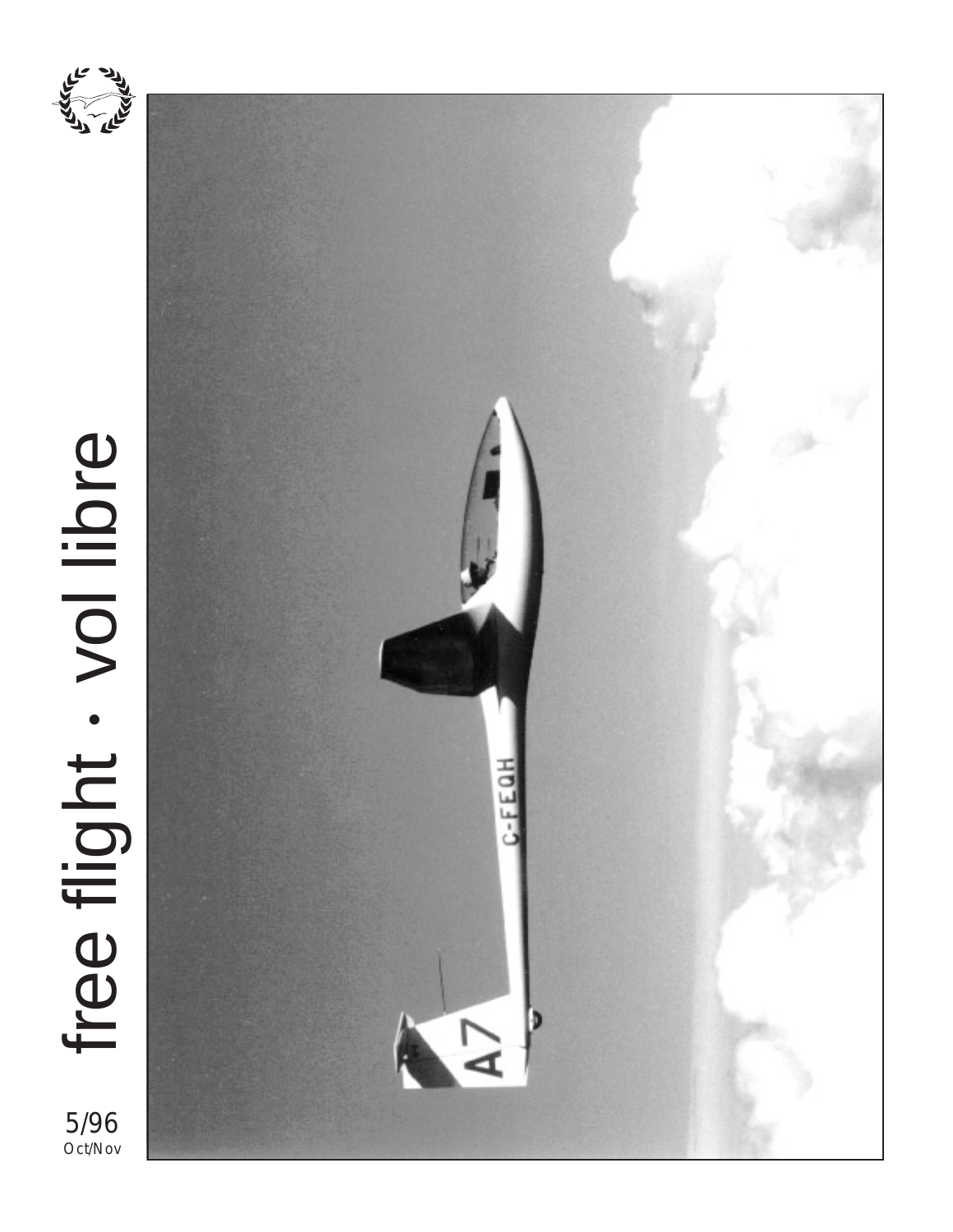# **Liaison**



On July 27, I attended on everyone's behalf the event marking the 50th anniversary of the Montreal Soaring Council. That kind of longevity is quite an achievement for any kind of organization, let alone a voluntary not–for–profit sporting club. MSC has superb facilities and a nice fleet that is being upgraded and updated with Krosnos replacing the faithful 2-33s. What is most impressive about MSC has been its ability to retain its membership. As I circulated amongst the participants, current members, friends, and former members, I could not fail to notice the note on the name badges of the likes of Bernard Palfreeman, Gordon Hicks and many others: "Member since ... 1956, 1957, etc. If clubs have to recruit or perish, membership retention seems to have allowed MSC to flourish.

To president Mark Schneider and all the members of MSC, our best wishes for many many more years of prosperity and safe soaring.

We all should update ourselves on the flurry of activities around the airspace issue. There is more on that topic in this issue of free flight. Your zone director will have contacted your club president by now to evaluate the possible impact of the implementation of the 35nm TCA around 15 major airports in the country. Calgary is on the leading edge of this change that could be significantly damaging to many of our clubs. Please let the national office and the Airspace committee chairperson Bill Green know of any information relative to this situation. It is ironic that we have to fight for airspace in the largest country in the world with so little population!

At the upcoming AGM in Vancouver we will present for approval the new modernized SAC Procedures Manual. This document is being revised to make it easier to use and be in tune with the realities of the turbulent nineties. We will also propose a change to enhance representation on the board of directors. Ontario, with over 40% of SAC's membership, is represented by only one member. This situation has to be addressed.

Have a great fall and be on the lookout for continued safety.

La graine jetée par Jean Richard semble avoir portée fruit puisque ce mois-ci, nous avons un autre article en français. Et que ça continue, j'ose espérer retrouver Jean Richard dans les prochaines parutions de cette revue.

Comme je le disais plus haut, la situation quant aux changements affectant l'espace aérien est préoccupante et sera avec nous pour toujours. Il est donc essentiel que tous les clubs opérant en déca de 35 milles nautiques de Québec, Montréal ou Ottawa entreprennent de tisser des liens avec les gens qui effectuent le contrôle aérien car nous aurons à transiger avec eux dans l'avenir. Il serait bon de les inviter à visiter vos installations. Je parie que plusieurs d'entre eux ne connaissent pas notre sport et comment nous le pratiquons. Une visite et un vol de familiarisation aideront à la compréhension mutuelle.

Bons vols d'automne. Personnellement je compte aller à Baie St Paul voler avec nos amis de Québec lors du congé de l'Action de Grâces. Seules de pluies diluviennes m'ont empêché l'an dernier de faire le voyage avec une douzaine de mes amis de Champlain.

Pierre Pepin president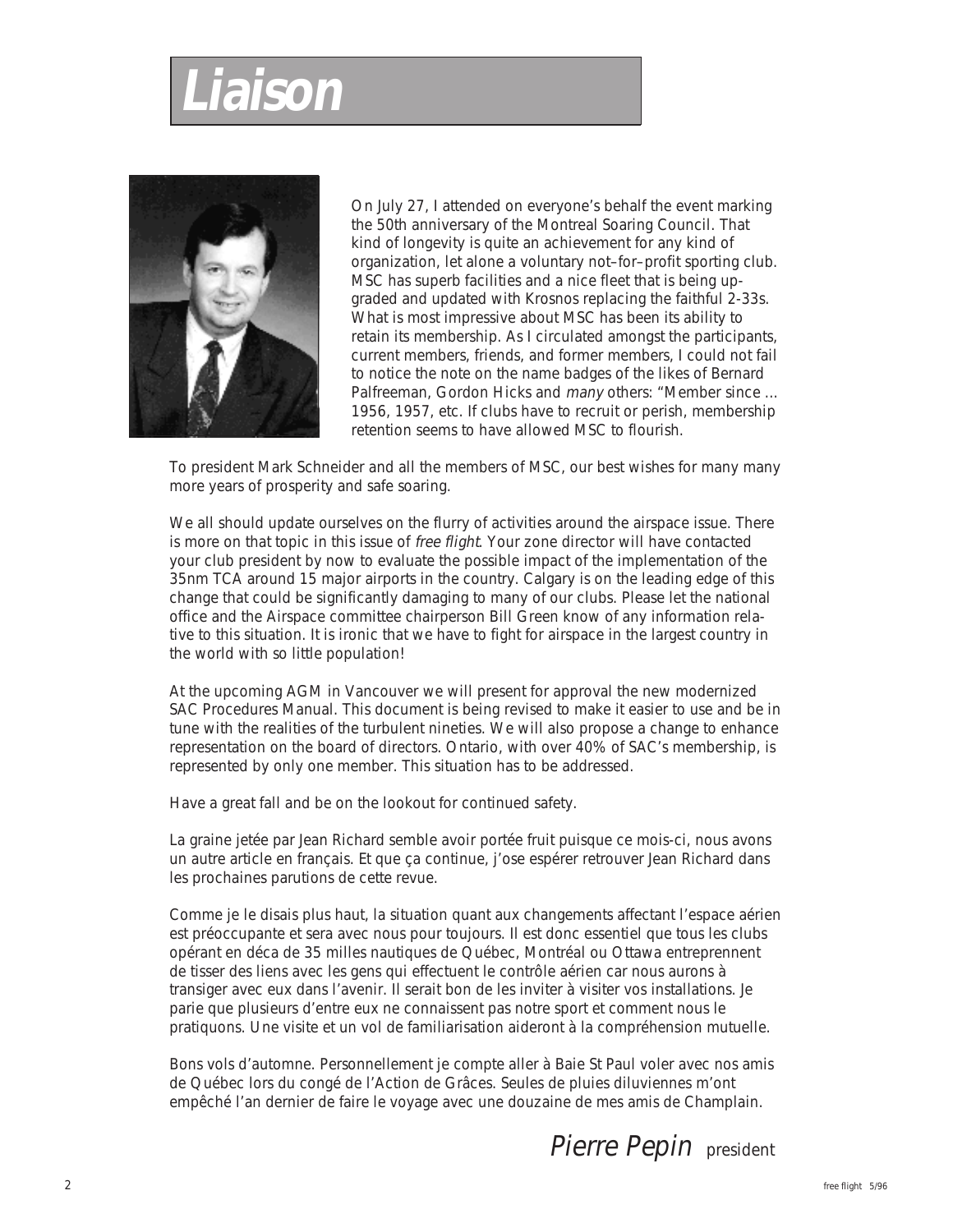# free flight • vol libre

## 5/96 Oct/Nov

The journal of the Soaring Association of Canada Le journal de l'Association Canadienne de Vol à Voile

ISSN 0827 – 2557

| 4  | the one ton pillow                |
|----|-----------------------------------|
| 6  | a "Bluenoser" experiences Cowley  |
| 8  | a rookie at the Nats              |
| 11 | the dark side of competition      |
| 12 | la première heure                 |
| 13 | when are you most at risk? part 4 |
|    | <b>Ontario provincial contest</b> |

| the one ton pillow                | 4              | airspace encroachment at Calgary - Terry Southwood |
|-----------------------------------|----------------|----------------------------------------------------|
| a "Bluenoser" experiences Cowley  | $\overline{6}$ | thermals, wave?, rotor, landout! – Stewart Baker   |
| a rookie at the Nats              | 8              | a new pilot tries competition – Gerald Ince        |
| the dark side of competition      | 11             | there are cads out there who leech $-$ "Platypus"  |
| la première heure                 | 12             | l'aventure - Jacques Faribault                     |
| when are you most at risk? part 4 | 13             | low altitude thermalling and landings – Tom Knauff |
| <b>Ontario provincial contest</b> | 18             | a three day success - Mike Morgulis                |
|                                   |                |                                                    |

#### DEPARTMENTS

- **5 Letters & Opinions**  Blanik release problem, troubling thoughts, SAC trophies notice
- **14 Training & Safety** riding the bronc, my first outlanding
- **16 Hangar Flying**  Keith Pritchard, André Dumestre, World Air Games, check out SAC website, SAC western instructors course, lightning strike
- **22 FAI badges**  successes to date

**see the SAC home page –** http://www.pubnix.net/~rmacpher/sac.html



**Cover**

Ray Richards soars in wave above Hope, BC photo: Rick Matthews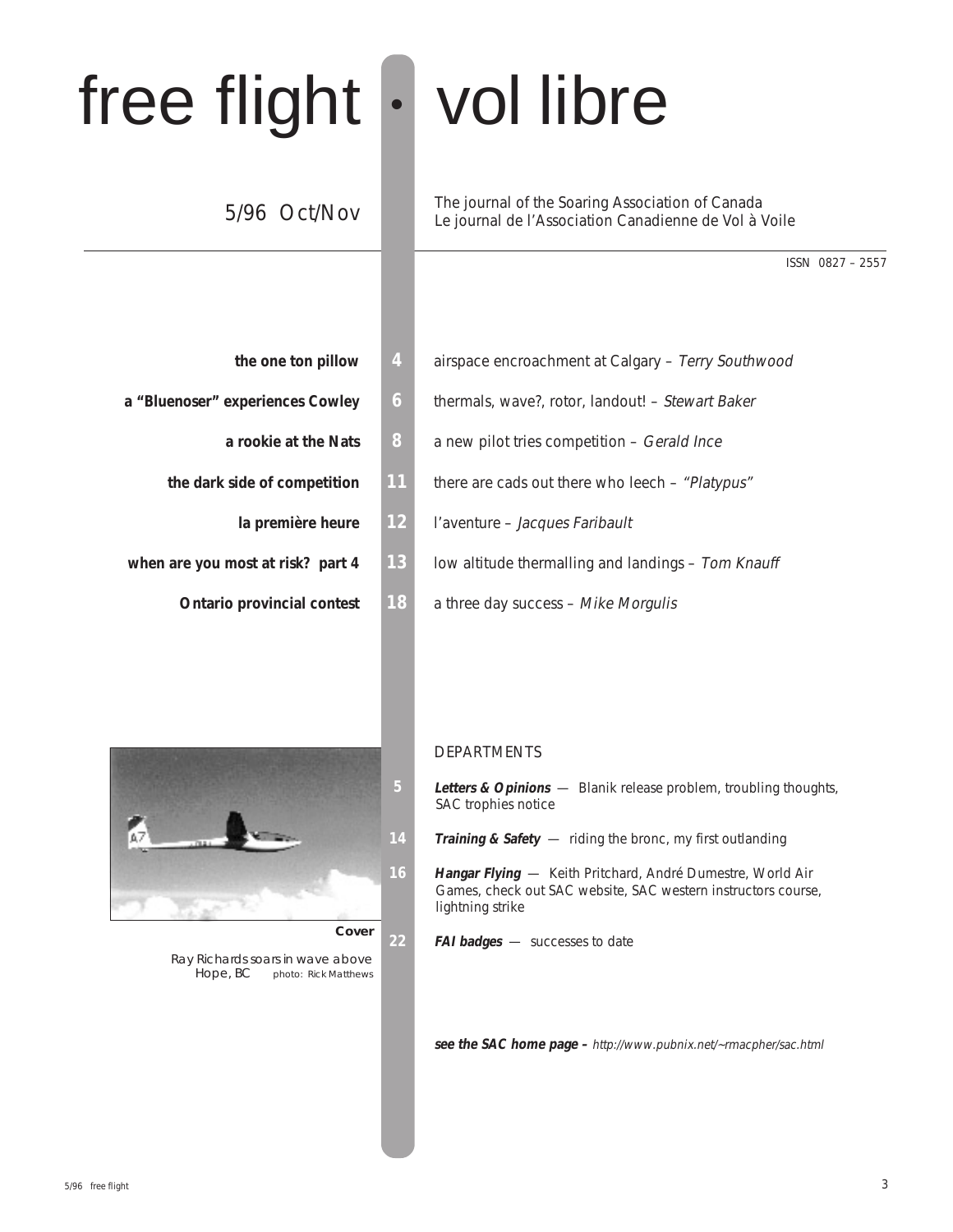## **the ONE TON pillow** — Our airspace problem

## **Terry Southwood**

CFI, Cu Nim Gliding Club

**The situation** By the time you read this, general aviation in Canada will have woken up to a whole new world. On October 10th, the new Canadian Air Regulations will have come into effect along with NavCan, the private corporation charged with (and charging for) the provision of air traffic services nationwide. And, at the airports of fifteen cities across the country, there is a new structure of controlled airspace that is over five times larger than it was the day before.

**Background** This new airspace structure was detailed in Aeronautical Information Circular 2/95, although its origins go back to 1988, when SAC responded negatively to the much smaller structure proposed at that time. The huge extent of the new structure seemed to create an attitude of disbelief, not just among us, but I think at Transport Canada as well! In any event, the general implementation of the structure was delayed, as was our response.

On the opening day of the 1996 National Contest in Red Deer, I found out that the new structure was no longer on hold, and would be in place across the country in October. Cu Nim would be severely affected, not only because we were well within the new 35 nm radius, but because Calgary's airspace is Class C — meaning that we would require clearance to enter an airspace having a general requirement for altitude encoding transponders. Since it was apparent that we were the only ones in SAC who were aware of this, it was obviously up to us to initiate a response.

**Local response** We decided that a response was required on more than one level. First, we would continue to negotiate with Transport Canada at the local level to obtain as big a slice of the airspace as we could get. Next, we needed allies, both inside and outside SAC, so we wanted to alert as many people as we could in the short time frame available. And finally, we felt that we needed to direct a letter–writing campaign to the highest level — the Minister of Transport himself. Transport Canada's initial offer locally was airspace to 3000 feet AGL! From this bleak beginning, we gradually progressed to an arrangement that will hopefully provide access to pretty much the same airspace we have always enjoyed. I say hopefully, because at the time of writing, such an agreement is neither in place nor guaranteed.

There have been two key points favouring us in the discussions so far. The new Air Regulations exempt gliders from having to carry transponders in Class C and D airspace, and this appears to have given us right of access. Secondly, Transport Canada's concerns about traffic separation appear to have been alleviated by the discovery that gliders, even fibreglass gliders, can be picked up on the radar's primary return, which is available to the controllers at the flick of a switch.

To satisfy basic training needs, we have been given a Class F alert area to 4300 feet AGL for 4 nm around the airfield. This will appear on IFR charts and finally (after more than 25 years) alert incoming airliners to our soaring activity. To accommodate local and cross–country soaring, four zones have been proposed which could be opened in flight, potentially to 12,500 feet (8800 AGL), the same as we have always had. We are told that further access will be available upon request from individual gliders. It is planned to finalize these local procedures at a meeting on 26 September.

**SAC level** On the next level of response, we immediately advised our provincial SAC director, alerted everyone at the Nationals, and addressed the issue at the AGM of the Canadian Advanced Soaring group. Following the Nationals, we continued to spread the word throughout the summer, which is a difficult time period for most people due to their holiday, family and flying commitments. I was happy to see Pierre Pepin pick up the ball at the national level.

➯ **p16 TC level** With the National contest, the Western Instructors Course and summer Cowley all vying for my time, the form letter to the Minister wasn't ready until after mid–August. With help, a reasoned and well thought–out letter of concern was drafted for use by all club members. We directed our primary concern at the



#### **The SOARING ASSOCIATION of CANADA**

is a non–profit organization of enthusiasts who seek to foster and promote all phases of gliding and soaring on a national and international basis. The association is a member of the Aero Club of Canada (ACC), the Canadian national aero club representing Canada in the Fédération Aéronautique Internationale (FAI), the world sport aviation governing body composed of national aero clubs. The ACC delegates to SAC the supervision of FAI–related soaring activities such as competition sanctions, issuing FAI badges, record attempts, and the selection of a Canadian team for the biennial World soaring championships.

**free flight** is the official journal of SAC.

Material published in free flight is contributed by individuals or clubs for the enjoyment of Canadian soaring enthusiasts. The accuracy of the material is the responsibility of the contributor. No payment is offered for submitted material. All individuals and clubs are invited to contribute articles, reports, club activities, and photos of soaring interest. A 3.5" disk copy of text in any common word processing format is welcome (Macintosh preferred, DOS is ok in ASCII text). All material is subject to editing to the space requirements and the quality standards of the magazine.

Prints in B&W or colour are required. No slides or negatives please.

free flight also serves as a forum for opinion on soaring matters and will publish letters to the editor as space permits. Publication of ideas and opinion in free flight does not imply endorsement by SAC. Correspondents who wish formal action on their concerns should contact their SAC Zone Director whose name and address is listed in the magazine.

The contents of free flight may be reprinted; however, SAC requests that both the magazine and the author be given acknowledgement.

For change of address and subscriptions to non–SAC members (\$20 per year, US\$22 in USA, and US\$26 overseas – extended subscriptions available at cost savings), please contact the National Office, address below.

| Pierre Pepin<br>Harald Tilgner<br>lim McCollum<br>lim McCollum<br>vacant                    |  |  |  |  |
|---------------------------------------------------------------------------------------------|--|--|--|--|
| <b>SAC National Office</b><br>101 - 1090 Ambleside Drive<br>Ottawa, ON K2B 8G7              |  |  |  |  |
| (613) 829-0536 fax (613) 829-9497<br>e-mail: sac@comnet.ca<br>pubnix.net/~rmacpher/sac.html |  |  |  |  |
|                                                                                             |  |  |  |  |

Deadline for contributions:



January, March May, July September, November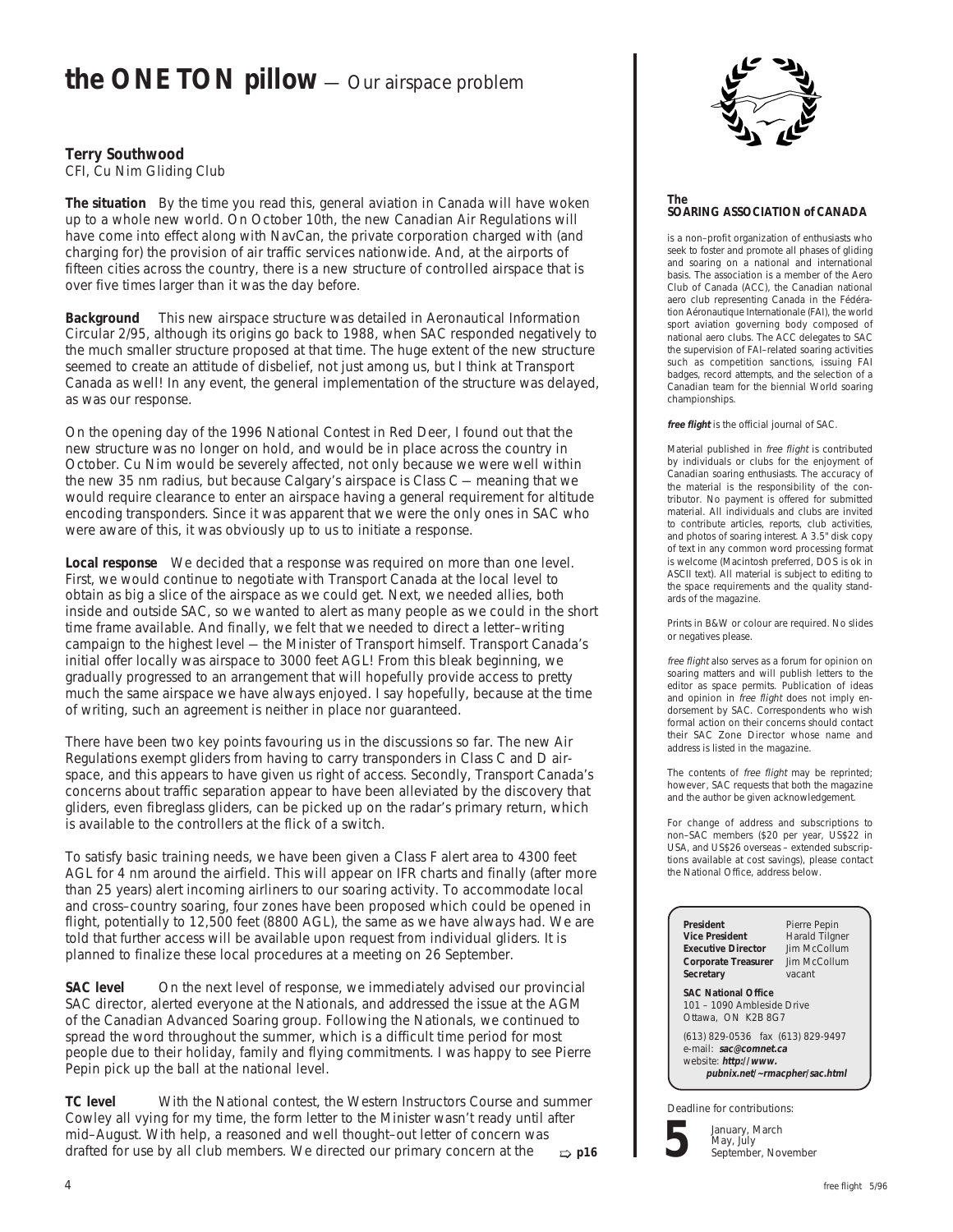#### **L'ASSOCIATION CANADIENNE DE VOL A VOILE**

est une organisation à but non lucratif formée de personnes enthousiastes cherchant à développer et à promouvoir le vol à voile sous toutes ses formes sur une base nationale et internationale. L'association est membre de l'Aéro Club du Canada (ACC) représentant le Canada au sein de la Fédération Aéronautique Internationale (FAI), administration formée des aéro clubs nationaux responsables des sports aériens à l'échelle mondiale. Selon les normes de la FAI, l'ACC a délégué à l'Association Canadienne de Vol à Voile la supervision des activités de vol à voile telles que tentatives de records, sanctions des compétitions, délivrance des brevets de la FAI etc. ainsi que la sélection d'une équipe nationale pour les championnats mondiaux biennaux de vol à voile.

#### **vol libre** est le journal officiel de l'ACVV.

Les articles publiés dans vol libre sont des contributions dues à la gracieuseté d'individus ou de groupes enthousiastes du vol à voile. Le contenu des articles soumis est la responsabilité exclusive de leurs auteurs. Aucune compensation financière n'est offerte pour la fourniture d'un article. Chacun est invité à participer à la réalisation de la revue, soit par reportages, échanges d'opinions, activités dans le club, etc. Le texte peut être soumis sur disquette de format 3.5" sous n'importe quel format de traitement de texte bien que l'éditeur préfère le format Macintosh (DOS est acceptable). Les articles seront publiés selon l'espace disponible. Les textes et les photos seront soumis à la rédaction et, dépendant de leur intérêt, seront insérés dans la revue.

Les épreuves de photo en noir et blanc ou couleur sont requises; pas de diapositives ni de negatifs s'il vous plaît.

L'exactitude des articles publiés est la responsabilité des auteurs et ne saurait en aucun cas engager celle de la revue vol libre, ni celle de l'ACVV ni refléter leurs idées. Toute personne désirant faire des représentations sur un sujet précis auprès de l'ACVV devra s'adresser au directeur régional de l'ACVV dont le nom apparait dans la revue.

Les articles de vol libre peuvent être reproduits librement, mais la mention du nom de la revue et de l'auteur serait grandement appréciée.

Pour changements d'adresse et abonnements aux non membres de l'ACVV (\$20 par an, EU\$22 dans les Etats Unis, et EU\$26 outre– mer) veuillez contacter le bureau national à l'adresse qui apparait au bas de la page à gauche.

#### **EDITOR**

Tony Burton Box 1916 Claresholm, AB T0L 0T0 tel & fax (403) 625-4563 e-mail **free-flt@agt.net**

Any service of Canada Post to above address. Any commercial courier service, c/o "Claresholm Local Press"

**COMMERCIAL ADVERTISING** National Office (613) 829-0536 e-mail **sac@comnet.ca**

Date limite:



janvier, mars mai, juillet septembre, novembre

# **Letters & Opinions**

#### **BLANIK L-13 RELEASE PROBLEM**

Last year while taking a friend for a flight in a Blanik L–13 I had trouble releasing the rope at 2000 feet. My friend is a neophyte power pilot, so when he was getting settled into the front seat he asked where he should put his hands and feet to stay clear of the controls. He placed his feet on the bulkheads just outside of the rudder pedals. At release height I pulled the release handle and nothing happened. I pulled it several more times to no avail. Eventually the towpilot released the rope from the towplane. I was then finally able to release the rope from the glider.

Once on the ground we opened up the nose cone to look at the release mechanism. At this time my friend mentioned that he had felt something hitting his left foot while I was trying to release the rope. We had him sit in the glider again and place his feet on the bulkhead. We found that when the release handle was pulled, a bellcrank connected to the torque tube that opens the release was being jammed by his foot.

So to all the Blanik operators out there, make sure that your passengers either place their feet flat on the floor, or on the rudder pedals, so as to avoid the same situation I encountered.

#### **Dave Springford**

Readers may be interested to know that the cause of Dave's non–release also has a reverse twist. There have been instances where the passenger in the front seat has also caused a premature release by kicking the the same bellcrank! Tony

#### **TROUBLING THOUGHTS**

Three issues came to my notice during my recent visit to your neck of the woods. First, I saw pictures of the Ventus wreck at the Nationals — it was a very sad sight. It occurred to me at once that such radical and life–threatening structural failure of the forward fuselage of a modern sailplane is just unacceptable (given the relatively low height at which the pilot lost control). It is common for the drivers of racing cars to survive a 200 mile per hour collision with retaining walls, and alI we have seen from sailplane builders is the inclusion of some Kevlar! They can do much better.

Our representative to the FAI should demand a serious drive to have builders provide a cage for the pilot with an extension of the fuselage nose cone to protect feet and ankles. The wing spar should also be designed to allow the tips to come forward to prevent the pilot being driven into the ground by the wing spar; ie. the wing pin

should be vertical. I'm sure we will have complaints that costs will go up, weights will go up, performance will go down, etc. Take no notice — the next broken pilot may be you or me. This will be no help to present owners, of course, the only way here is avoidance.

The discussion on the airspace at Cu Nim was urgent and pressing, not only for that club, but also for us all. The thirty–five mile grab around many airports by TC is no solution to the midair potential. It is much more important to have all pilots look out of the window on approach to a major field. To have a notice on ATIS when gliding activity is ongoing is a much safer way to fly. We all need to take the political route. Nothing gets a politician's attention like a list of callers complaining about some bureaucrat beating up on a defenseless public, especially those rich enough to own a sailplane. If we do nothing, we will deserve to be grovelling about below 2200 agl over our fields. So, phone, write, fax and email, ie. be a damn nuisance.

My final observation is that in the last three months I have seen three pilots signal ready with their spoilers open and, when reminded by the wing runner, have closed them. Also, I saw one pilot walk away from a glider he had been rigging with one aileron rod unattached. Unless we develop consistent flying habits, we will at some time or other be presented with undesirable problems. This applies to beginner and expert alike.

#### **Dick Vine**

#### **IT'S SAC TROPHY TIME**

It's that time of year: time to send in your applications for SAC flight trophies. They are the Canadair – best five flights of the year; BAIC - best flight of the year; "200" five best flights by a pilot with less than 200 hours as P1 at the beginning of the year; and the Stachow - the greatest altitude flight.

Rules for verifying your performance flights haven't changed. You need OO certification of flight declarations and turnpoint verification. Barograms are only needed for altitude flights. The form explains the scoring system. It's based on a point per km with a number of bonus factors (this year the speed bonus has been eliminated), and has a formula for converting height gain into trophy points. The SAC office, free flight, or I will send you entry forms on request.

**Dave McAsey** (403) 281-7962 (H) #47, 2300 Oakmoor Drive SW Calgary, AB T2V 4N7 email: mprsoar@mail.agt.net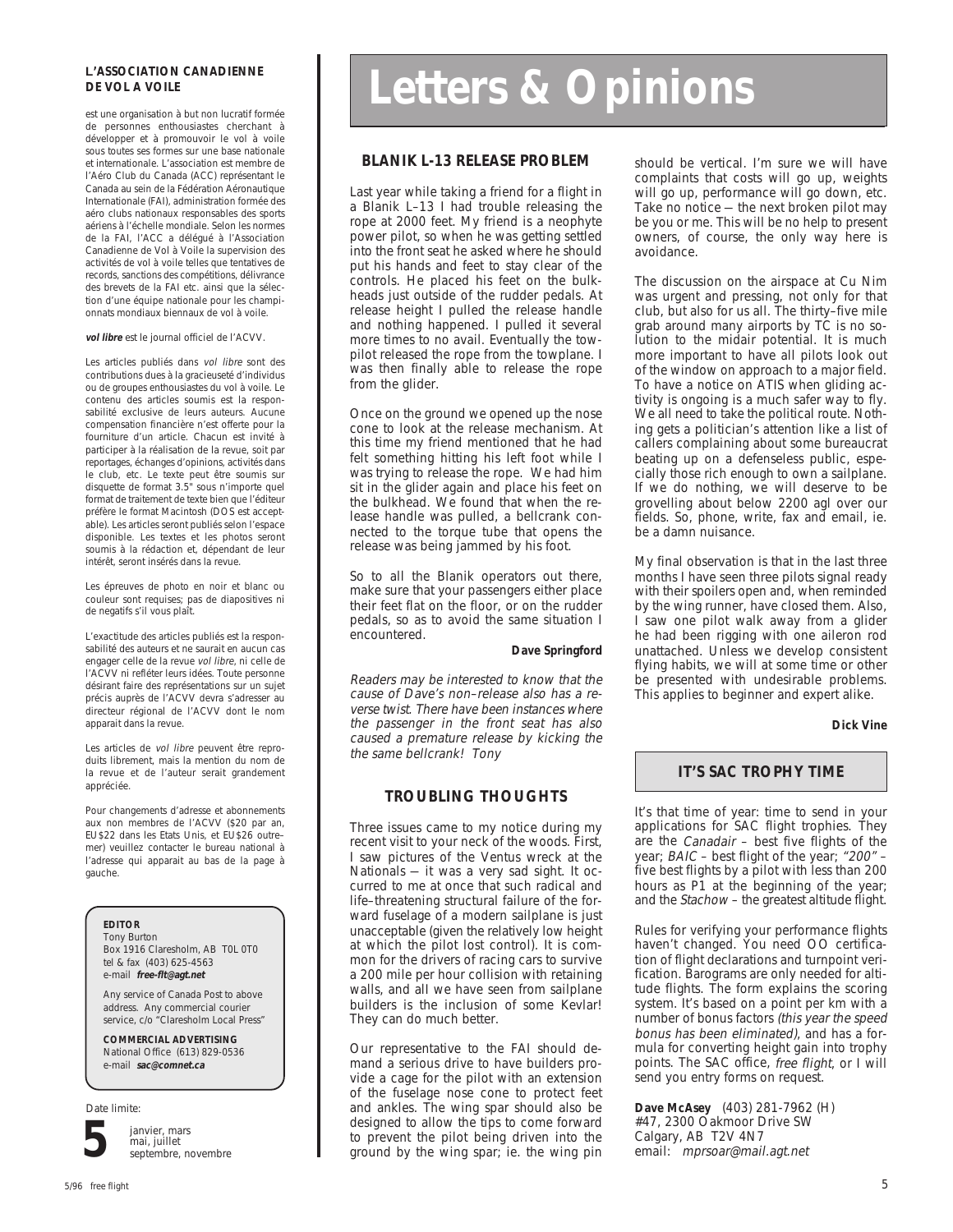# **A Bluenoser 'experiences' Cowley**

## thermals, wave(?), rotor(!) & landout

#### **Stewart Baker** Bluenose Soaring

**THIS WAS MY FIRST VISIT to an aero-<br>tow site and the first to a mountain<br>region, being a novice with no experi-<br>ence of retractable wheels. flaps or aerotow** tow site and the first to a mountain region, being a novice with no experience of retractable wheels, flaps or aerotow (I fly a Ka6E on winch launch at home in Nova Scotia). There was plenty for me to see and learn.

Wednesday, 31 July larrived just after 1300 hours to see some towering cu over the valley and lenticular clouds developing over Centre Peak of the Livingstone Range (in the photo opposite). I was soon introduced to all participants and spent the next couple of hours setting up my camper. Returning to the flightline around 1700 hours, I was asked if I wanted to take the next flight and eagerly anticipated my first flight in a Blanik and my first aerotow.

The process of getting tow tickets etc. was new to me, and I was graciously loaned a ticket with a "wimpy" sticker which would provide an additional 1000 feet for a tow to 3000 agl. The tow was completed by the instructor with me following through and I took control after release at 7000 feet msl. There was some small amount of thermal activity but, with my unfamiliarity with the ship and the use of flaps coupled with my limited experience, I was unable to make any use of the available lift. We arrived back at runway 21 and I landed the Blanik.

The rest of the evening was spent assisting with the returning aircraft and tying down for the evening. I was constantly asking, "What plane is this?" as a myriad of new shapes was a delight to me. I was stumped by one of them until being told the wings are from a PIK20, the tail is from a Ventus, and the fuselage is homemade. There were another such combinations, and these were truly superb looking aircraft despite their mixed heritage. I was also surprised by the number of homebuilts and the very high standard of professional finish on them.

**Thursday** I officially register and purchase tow tickets, "wimpy" stickers, glider rental tickets etc.

The day started with light westerly winds and a weather report that predicted relatively stable conditions. By noon I was in the air again in the Blanik with CFI Terry Southwood. This time I took control at 1000 feet and flew for the remainder of the flight.

No sooner had we released at 2000 and called cable away, we were in light constant lift taking us to 9300 feet. For the next hour I spent a most enjoyable time between 8000 and 9500 feet touring around the immediate vicinity of the Cowley airstrip.

I received an excellent briefing on the local terrain from the Waterton Reservoir to the Porcupine Hills and the Crowsnest Pass, the Frank Slide, and the Livingstone Range. With Centre Peak rising to 8300 feet, we flew towards the mountains but had to turn back at 8000 feet only to run into another blue thermal — they were spouting all over. The scenery was breathtaking with the wide expanse of prairie punctuated with the Porcupine Hills to the east, the Oldman Reservoir to the south, and the dramatic expanse of the majestic Livingstone Range to the west. All this against the azure crystal clear backdrop of the Alberta sky on a cloudless day. Little did I know that tomorrow I would be getting an even more dramatic view of the range at close quarters.

**Friday, 2 August** I rose early after having spent a pleasurable social evening with a number of my fellow campers and glider enthusiasts.

The day opened cool and partially overcast with altostratus cloud as a precursor to the low that was moving in from British Columbia. The cloud was slowly creeping up from the south but the surface wind was out of the southsouthwest at about 15 knots. A lower layer of stratus was forming then disintegrating immediately above the field. To the west I watched with interest as slowly a series of six small parallel lenticular clouds formed directly above the Crowsnest Pass. My mind turned over the possibility that perhaps this was the day for a wave flight as the wind veered a little then backed again. Maybe it was just the optimistic pilot's weather prediction overriding reality as I willed the wind to increase and swing towards the optimum direction.

The bright blue expanse to the west over the pass was now devoid of the lenticulars but I was told that the wispy clouds to the east of Centre Peak were usually caused by rotor.

The Blaniks were out on the flightline and I had been watching in the direction of Centre Peak with keen interest for any signs that might give further hope to the wistful notion of wave. My turn to fly arrived at 1215 and I asked the instructor what the best plan would be. "Two tickets to Centre Peak — let's test the wave", was the reply.

With the relevant instructions written on the tickets our flight began. At 800 feet the instructor handed control to me. The initial part of the flight was fairly smooth — this was not to be for long. As we flew towards the mountains the climb rate became sluggish and the turbulence increased slowly. There were frequent handovers of control back to the instructor as the towplane traced non–standard arcs across the horizon. Turbulence increased and I pulled my straps as tight as possible. "This is not bad yet, what we are looking for is the rotor turbulence", came the reassuring comment from the rear seat. This was immediately followed by a violent wrenching thrust upwards and the inevitable greater downward bang as I left the seat despite the best efforts at a tight harness.

"Yahoo", was the flight instruction from the rear seat, "this is it — we need more of that and we are in." The large tilted form of the earth's platelet that formed the east face of the Livingstone Range appeared remarkable close. This, coupled with a vario reading pegged at 10 down and the gyrations of the towplane, lead me to instantly believe that this was not going to be a training flight — perhaps that should read training *fright*. I've experienced this type of turbulence in spring thermals in Nova Scotia when there is a strong wind but never expected to be engaged in such a flight while connected to the tail of another aircraft.

"Yaawaaahoooo", came the second flight instruction from the back seat in 'Albertan' as we hit another whiplash–like turbulent pocket of air. The vario became confused and jumped from pegged down to pegged up. The altimeter shook off its lethargy and spun its way past 6500. Within thirty seconds it relapsed into a sickening downward spiral as it uncoiled the last five hundred feet in half the time it took to gain it. We had been on tow now for approximately eighteen minutes and were positioned just behind Centre Peak, our ground clearance was little more than 1700 feet, and the turbulence and downdrafts were making climbing on tow a slow process.

We proceeded on a northerly heading in the lee of the range, yoyoing up and down until reaching a point some three miles north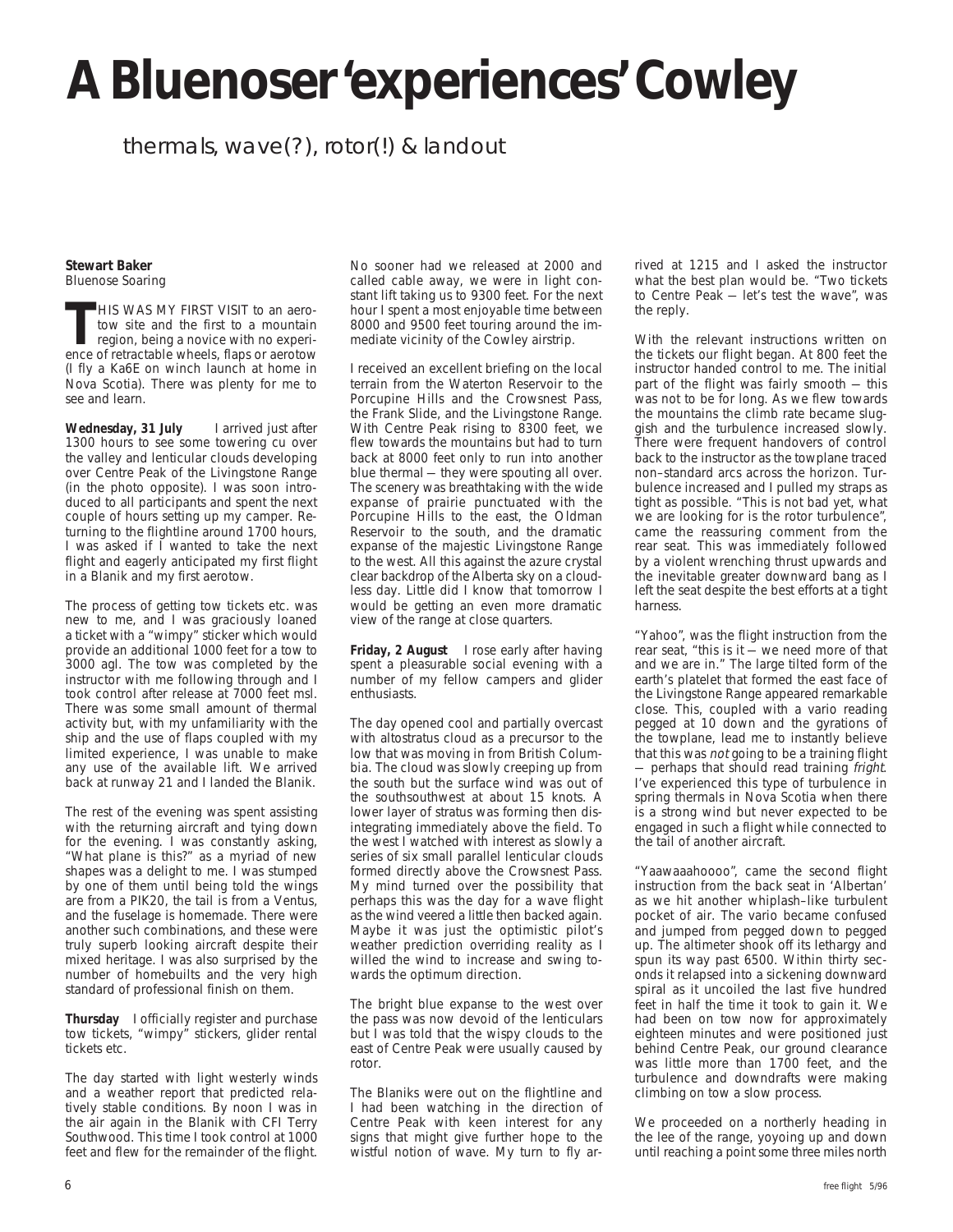

of Centre Peak and a height of 7500 feet (this provided a ground clearance of about 2000 feet). At this point we entered another area of smooth lift with the vario up on the stop. The towplane lurched and dropped to the right and the instructor pulled the release. (I was not sure if he released because of the lift or because of being too far out– of–position. Later the towpilot reported that he was not aware of us leaving.)

The instructor, who was now doing all the flying due to the turbulence and general flight situation, made a turn to starboard, climbing with the vario against the stop. The situation was shortlived with the following descent pegged again with the attendant turbulence. Then I received my third flight information briefing and confirmed my own impressions — "This is not a good situation." Another quick 180 turn placed us back in lift but as before we were soon out of it and in awful off–scale sink.

"We are going into that field, there, off the nose", came the next communication from behind. The towplane called to ask if we were okay. There was only one mike on board in the rear cockpit and the turbulence, inhospitable terrain, and rapid sink precluded any time to answer.

Landing checks are completed by the instructor and I confirm wheel down and locked. I report that the field in question has hay bales in it and at the same time the reply comes back, "I see them but there is also a power line across it. The one next to it has been ploughed and looks good there is a hill and a power line, but we can make it in."

I replied that another field a little to the south may offer a better landing but this received no response.

By this time we're over the field at about 600 feet and picked up some lift from the 300 foot hill over the final turn for the field. Two S–turns later we are sinking again and on final down the hillside. The power lines loom high on the approach and I hope to God that the quiet air we are presently in goes all the way to the ground. It's nip and tuck on going over or under the wires.

"Are you ready for this," comes from the back. I think, "Is there an option?"

We cross the wires with fifty feet to spare, and sideslip and spoiler in to the grassy pasture. The grass turns out to be over five feet tall in places and is racing past the canopy. The field is smooth enough and we come to a stop in the middle in good shape. We get out and I shake the instructor's hand and say "thank you" with considerable conviction. This completed my 203rd flight, 6th land out, and 3rd aerotow.

There was no one home at the farmhouse so we set off along the road to the next and within two minutes a kind lady stopped and drove us all the way back to Cowley. With five stalwart helpers, we returned to Aspen Valley to retrieve the glider from what turned out to be Rosie Statler's pasture. She was unaware that it was there behind the house after having returned from feeding a haying crew, and was a little startled to look up from cutting her lawn to find a group of pilots asking to have their airplane back.

I left Cowley that evening suffering from hay fever induced red eyes and a rash on my arms caused while working in the long grass retrieving the glider. As I pull out I think that with the grace of God I will be back, and head for Calgary, antihistamine, and then Golden, Hope and Pemberton. My sincere thanks to all those people who made the three day visit a truly excellent gliding experience.

editor's note: There are times at Cowley when wave conditions and signs look favourable (and some wave may have been in place earlier in the day) but all one finds in the valley is severely disturbed airflow in the lee of the range. It is easily mistaken for rotor turbulence while on tow but wave is never found and the unfortunate pilot is slapped out of the sky after release. A landing is imminent if a retreat eastwards is not prompt, especially if one is flying a lower performance ship. Wry congratulations to Stewart and Darwin for safely performing the camp's "duty landout" in the Blanik.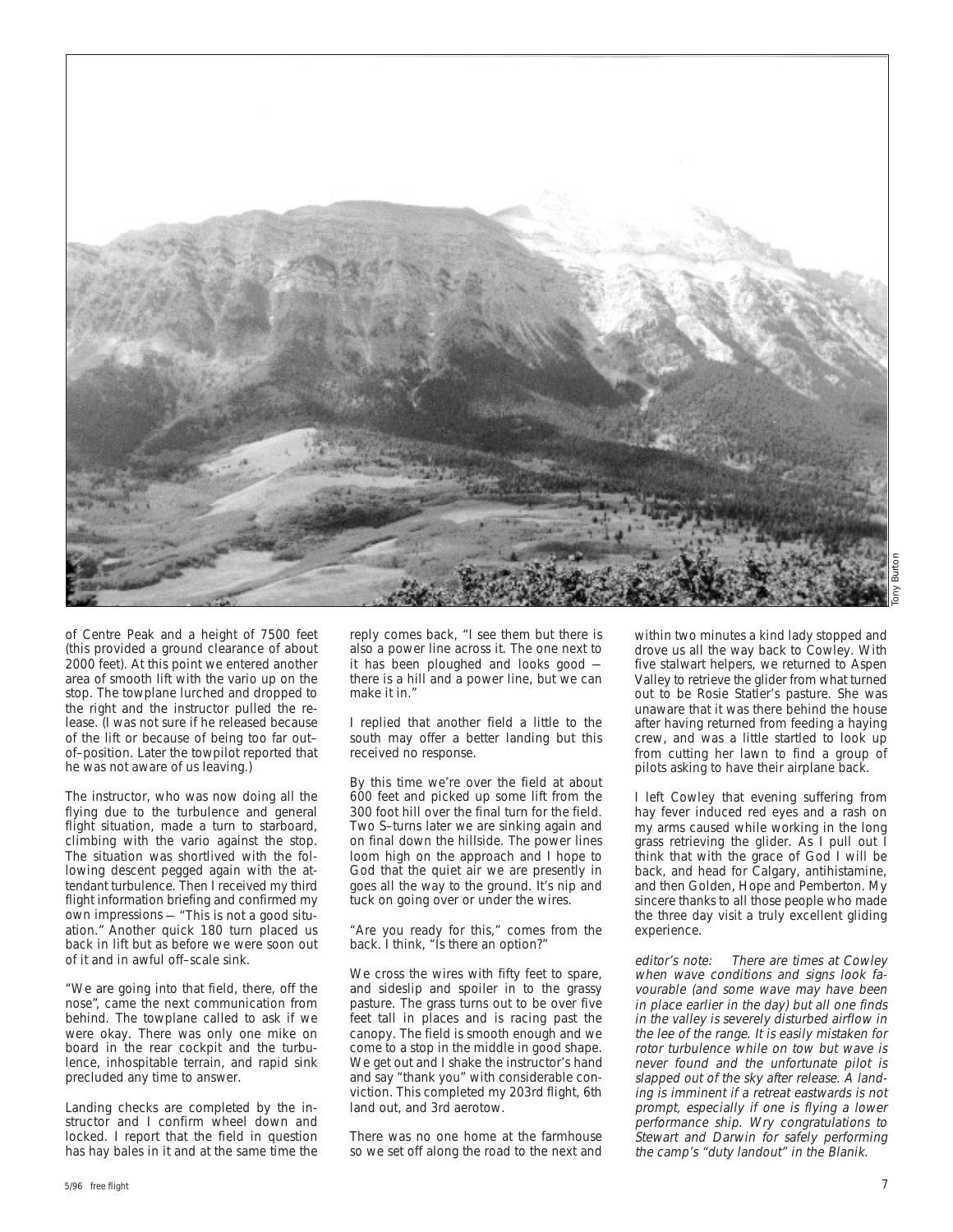# **A rookie at the Nats**

#### **Gerald Ince** Cu Nim Gliding Club

Y PARTNER, Keith Hay, and I decided to take advantage of the fact that the 1996 Nationals were in The PARTNER, Keith Hay, and I decided to take advantage of the fact<br>that the 1996 Nationals were in<br>Alberta to team–fly our Mini–Nimbus "54" in the Sports class. My personal goals in entering the Nationals were twofold. First, complete the contest without damaging the airplane. Second, try to learn something from the experienced competitors who would be in Red Deer for the contest.

The weather had an impact on the Nationals of course; rain washed out the practise days and the first scheduled contest day. Conditions improved over the next several days leading to some good soaring. Unfortunately, the last few contest days were scrubbed. Although it was hot and sunny, a strong inversion meant conditions were not conducive to cross–country soaring, so 54 flew five days; Keith was pilot–in–command for two and I was at the controls for three. What follows are my impressions as a low– time contest pilot, and a Nationals rookie.

#### **Arrival**

For me the Nationals began with some very interesting hangar flying — getting a chance to have a look at some of the newer hardware that we don't see around our club. Discus, LS4, LS6b, SZD-55 — all new types for me. Competitors also brought all sorts of neat stuff in the form of tow bars, wheeled wing dollies, and solo rigging systems. Having never flown with water, the morning ritual of ballasting the gliders was of great interest to me. Everyone had their own system using some combination of bags, buckets, water beds, hoses, funnels and clamps. I began to wonder if I was at some type of S&M trade show by mistake!

Keith and I had divided the flying days to try to minimize the impact of the contest on our jobs, our family vacations and our marriages. Keith had managed only one flight by the time I arrived in Red Deer. It was a weak day on which thirteen of thirty landed out on a 152.6 kilometre triangle. Keith had completed the task and Team 54 was standing in eighth place. I congratulated Keith on his flight, but the main topic of conversation that evening was the unfortunate

accident that resulted in the destruction of a Ventus and injuries to the pilot. This was a sobering reminder of the risks of contest flying. I didn't sleep well the first night.

#### **Beginner's luck**

Friday, June 28 Today is my first flying day, and I've got a mild case of the jitters. I've never flown out of an active airport and my head is swimming with the details of launch procedures, radio procedures, the finish direction, task information, et al. Once

the sniffer was able to stick, the entire field of thirty gliders was airborne in little more than half an hour. I had forgotten how stressful the prestart gaggle can be at a contest. Trying to maximize your rate of climb while at the same time avoiding potential midair collisions is a challenge that has to be unique in this sport.

The task for today was

a three hour PST. I was eager to start as soon as the traffic allowed and got my picture at 14:31. Based on a conversation with another Cu Nim pilot I had decided to head downwind (southeast) on the first leg, perhaps to Wimborne. This would, in theory, allow me to fly the upwind leg in the stronger conditions anticipated later.

Headed in the same direction was Victor Romeo (VR) being chased by Charlie Lima (CL), the Twin Astir. The chaos of the start behind me, I turned on the GPS and entered "GO WIMB" on the keypad. What came back was not very useful. My partner had obviously been experimenting with the GPS! It no longer displayed the steering commands I expected, like "TURN RIGHT 14 DEGREES." Instead it proudly displayed the "ROUTE" function that would take me to each of the three turnpoints in the previous day's speed task. No problem, I thought, I'll just go to the menu and press the "MORE" key a few times. This did nothing helpful of course. Damn technology!

While I struggled with the GPS I had the benefit of using VR and CL to mark the lift. Twenty minutes into the flight I began to think that I'm going to get lost — the GPS is useless and I've already covered enough ground that it's going to be difficult to pinpoint my position on the map. All of this wonderful technology, accurate to within 300 feet anywhere on the planet, and it's completely useless because I haven't read the manual. As this was a contest, I couldn't radio my competitors and ask them "Um, where are we?" Besides, men don't ask for directions, right?

At this point I had passed the Twin Astir and was pursuing VR who had stopped to top up in a thermal. Finally, I got the right combination of buttons on the GPS and the steering command came to life. For several miles I had been running down a cloudstreet that continued on as far as the eye could see. The GPS suggested that I was somewhat off course for Wimborne, and would have to leave this cloudstreet soon. I punched in a few alternate turnpoints to see which one was most closely aligned with the heading I was flying. The answer

**Highs** High speed dolphin flight with some of Canada's best pilots.

**Lows** Retrieves – day after day after day.

**the Verdict**

Learned more about cross– country flying in 3 days than in the past 3 seasons.

was Drumheller -110.8 km from Red Deer. This turnpoint seemed too ambitious for the day, and so I selected Three Hills, the next best candidate. VR was about two miles east and several hundred feet higher, still circling. I pushed on, alone now, flying between 5500 and 7000 feet (2500– 4000 agl), stopping to thermal a total of five or six times. I arrived

at Three Hills in just under an hour, averaging about 65 km/h on the first leg.

With two hours left I wanted to pick up one more turnpoint before heading back upwind. There was a nice looking series of clouds heading off to the southwest. This looked good for Acme, 28.1 kilometres away. My impression was that the wind was becoming more northerly, and so heading west would hopefully allow me to continue using the cloudstreets on the way back.

The cu were not working as consistently now and one third of the way to Acme I was down to release height. Over a feedlot full of cattle I enjoyed a painfully slow climb back to 6300 feet. I was back down to release height before long. Twice, I spent a considerable amount of time digging myself out of a hole. I began to think that this leg was a big mistake, as I imagined everyone else booming along on course while I was going around in circles.

As my watch approached 16:00 Acme was within sight and the sky was starting to get very blue. I detoured towards a large cloud just north of the town site that was still looking good. This turned out to be a reasonable thermal and I was able to climb in it for several minutes. The added bonus was that I was drifting south, right into position for the turnpoint photo! I got the picture at 16:05 and headed for home.

At 79.1 kilometres, the trip back to Red Deer was to be the longest leg of the flight. The clouds were breaking apart and I realized that this was going to be an upwind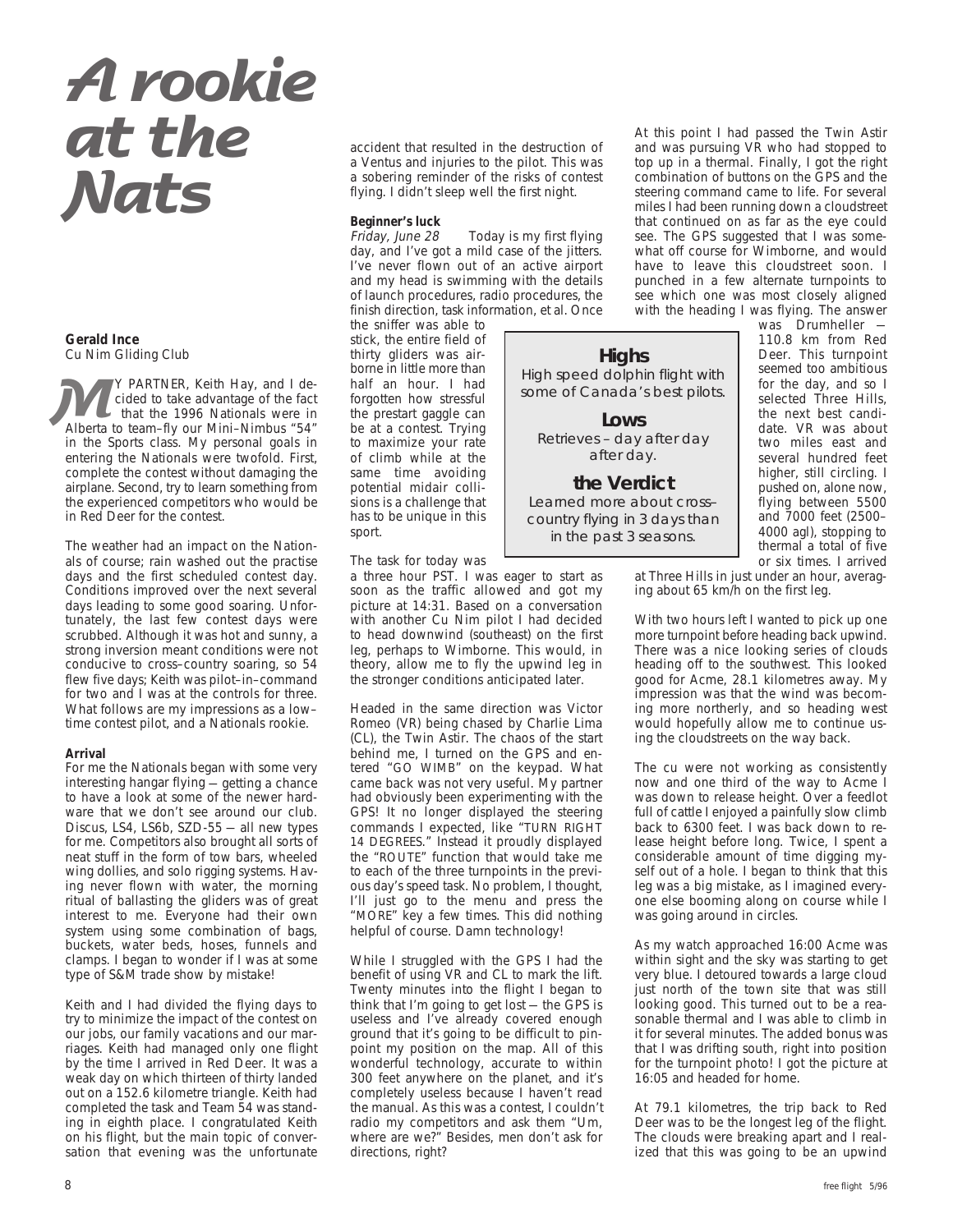struggle in dying lift. The first time I checked the final glide calculator I was 4000 feet below glide slope. Hopeless!

Finding few bubbles of lift worth attempting a turn, I bumped along at 60 knots, weaving around beneath the cloud scraps. I stopped to thermal only about four times on this leg. The good news was that I was able to find extensive areas of zero sink, sometimes even 50 feet a minute up. I kept going and going, like the Eveready bunny, maintaining altitude for several miles as I ran upwind on invisible thermal streets. From time to time I lost altitude in 2–300 foot chunks as I fell off my street and had to make a slight turn to find another one.

What seemed like an impossible task shortly after leaving Acme started to show a glimmer of hope. I continued to negotiate with the final glide computer every few miles. Twenty nautical miles out I contacted a thermal and climbed to 6400 feet. "This just might work", I told myself. I decided to try for a straight–in approach on Runway 29 to minimize the required altitude. Only 400 feet below glide slope now.

Contest ground began to announce the first finishers and I wondered if I would make it back in time — I didn't dare speed up. There wasn't much to do in the cockpit now, and I tiptoed along, nervously watching both the miles remaining and my altitude draining. Finally, about ten miles out, I caught up to the glide slope and I added a couple knots of airspeed to celebrate.

Five miles out I gave Red Deer radio a call to let them know I was coming — my intentions were not yet clear as I was still unsure if I would have enough altitude for a circuit. A very large cu just southeast of the airport provided a four knot climb while flying straight ahead at 70 knots. Now armed with plenty of altitude, I decided to head slightly north to hook the gate and perform a flying finish. Nose down to 100 knots! I heard, "good finish 54", over the radio as I crossed the finish line at 17:25, with close to 1000 feet of altitude in reserve, and just a few minutes remaining.

I completed the 174.5 kilometre task at an average speed of 61.0 km/h. Later that evening I couldn't have been more surprised to find that this flight had won the day in Sports class. There is obviously a degree of luck involved in this sport, and I had more than my share on this day. I was lucky to make it home, on time, on a day when most of the Sports class landed out. The final leg was memorable in that, although the conditions were blue with dying lift, streeting was still occurring and I was able to bump along until finally catching up to the glide slope. I maintained a reasonable speed on the leg not by flying fast, but by flying straight ahead.

#### **Learning the hard way**

Saturday, June 29 Yesterday's result moved Team 54 into first place in the Sports class, and several pilots had very graciously congratulated me on the win. I was careful to make the point that it was just beginner's luck. (I proved this in short order on day 2, as I needed a relight after falling out on the first attempt.)

The weatherman became less and less optimistic as launch time approached. The task was eventually reduced to an out and return to Big Valley, 77.7 kilometres to the east. Due to the relight I had moved from the front of the grid to the very back and was apprehensive about starting a cross– country flight so late in the day. I climbed as quickly as I could and I started on course at 15:53.

There was 2–3 knot lift to 7000 feet, and I headed out north of the courseline to take advantage of the cu that were forming there. I was angry with myself for falling out and pushed forward aggressively past several other gliders heading in the same direction. This also meant that I was also cruising at a lower altitude, and by the time I reached Pine Lake, about a third the distance to Big Valley, my forward progress came to a halt. Landable fields were scarce and every low spot in the undulating terrain was filled with water. I got low and backtracked to join two other gliders climbing in a thermal.

Within minutes our gaggle turned into a swarm as several other sailplanes caught up and joined the fray. The gaggle grew and grew, and by the time there were twenty aircraft in the same thermal, it was all I could do to maintain proper separation. This was insane, I thought to myself. I kept wishing I had a video camera on board as the footage would have been spectacular no problem reading contest letters here. Although conditions weren't great the gaggle was making steady progress in the 2–3 knot lift. It is striking how much the odds of finding lift improve when a group of pilots are working together. We moved forward like a swarm of bees, running more or less in single file until someone found lift, and then stacking up again in a swirling mass. A few tense moments occurred at one point as the gliders in the bottom of the gaggle were found to be turning in the opposite direction from those at the top, and several of us in the middle decided to bail out.

On this leg I did no navigation and didn't locate a single thermal by myself. I didn't have to look at a map to determine my course, I played follow the leader. I didn't look at my vario to determine where the strongest lift was, I could see the difference in climb rates just outside my canopy. The rest of the way to the turnpoint, I concentrated on two things: maximizing my climb rate in each thermal and staying out of people's way. The gaggle regrouped just before the turnpoint and more tense moments ensued as pilots popped in and out of the thermal to take turnpoint photos. I got my picture of Big Valley at 17:02.

Looking back towards Red Deer a layer of cirrus was cutting off the sunlight, and the only remaining cu were many miles to the

north. The gaggle headed that way, and I thought to myself that there was no hope of getting there. I took a more direct course, fanning out a little from the pack. I kept a close eye on the gaggle flying a couple of miles north. Gliding in a straight line at best L/D, the other gliders seemed to be losing altitude more quickly than I was. I made a turn or two in the odd bump of lift, but nothing that would allow a climb. The pack continued to head north, and I became more comfortable with my decision. One moment they were there, twenty specks just below the horizon, the next moment they were gone.

Now on a final glide that was obviously going to end well short of Red Deer, I began to think of old episodes of "Wild Kingdom" in which the young and the infirm become separated from the herd and are picked off by the marauding wolves. A little more than a third of the way back to Red Deer I began picking landing fields. I spotted a good looking field and used up several hundred feet looking at the approach from several angles. It's at the intersection of two major highways, and there is a gate right in the middle. Landing into wind would be uphill but at least the furrows were plowed in the right direction. At 800 feet I'm just about to roll out into my downwind when the vario begins to beep. I centre and grind around for a few turns. Slowly at first, I climb out, eventually reaching 1600 feet, which at the time seems like a lot of altitude. This thermal dies, and I continue east over heavily treed land to what looks like another landing field four or five sections ahead.

The vario had gone mute by the time I arrived, I decided to go back to the field I had chosen previously. Making a 180, I flew straight onto base and then turned final to a landing on the top of a small rise. I don't remember touching the wheel brake, but the tail slams down after a very short rollout. I climb out and examine the airplane; no damage. The main gear has plowed a furrow 75 paces long in the muddy soil, and a big ball of earth is still attached to the front of the wheel. It's 18:10, and I call Keith on the cell phone — "better bring a strong rope and your four wheel drive."

Keith and I arrived back in camp to find ground crew watching videos in the contest office where the results were already posted. Nine of twenty–eight gliders made it back, none in Sports class. I am happy to see my 112.5 kilometres is good enough for fourth place on the day, but I can't help noticing the contest letters of the 15m pilots who did make it home. Sierra Tango, Two Whisky, Alpha Tango, Zulu One — I was right with them at Big Valley. I make a mental note to myself: "never, ever lose the gaggle on a blue day."

#### **You should try being the crew!**

Sunday, June 30 Keith is flying today and the forecast is good, except for the possible late arrival of the dreaded cirrus. A 202.2 kilometre triangle to Donalda and Bashaw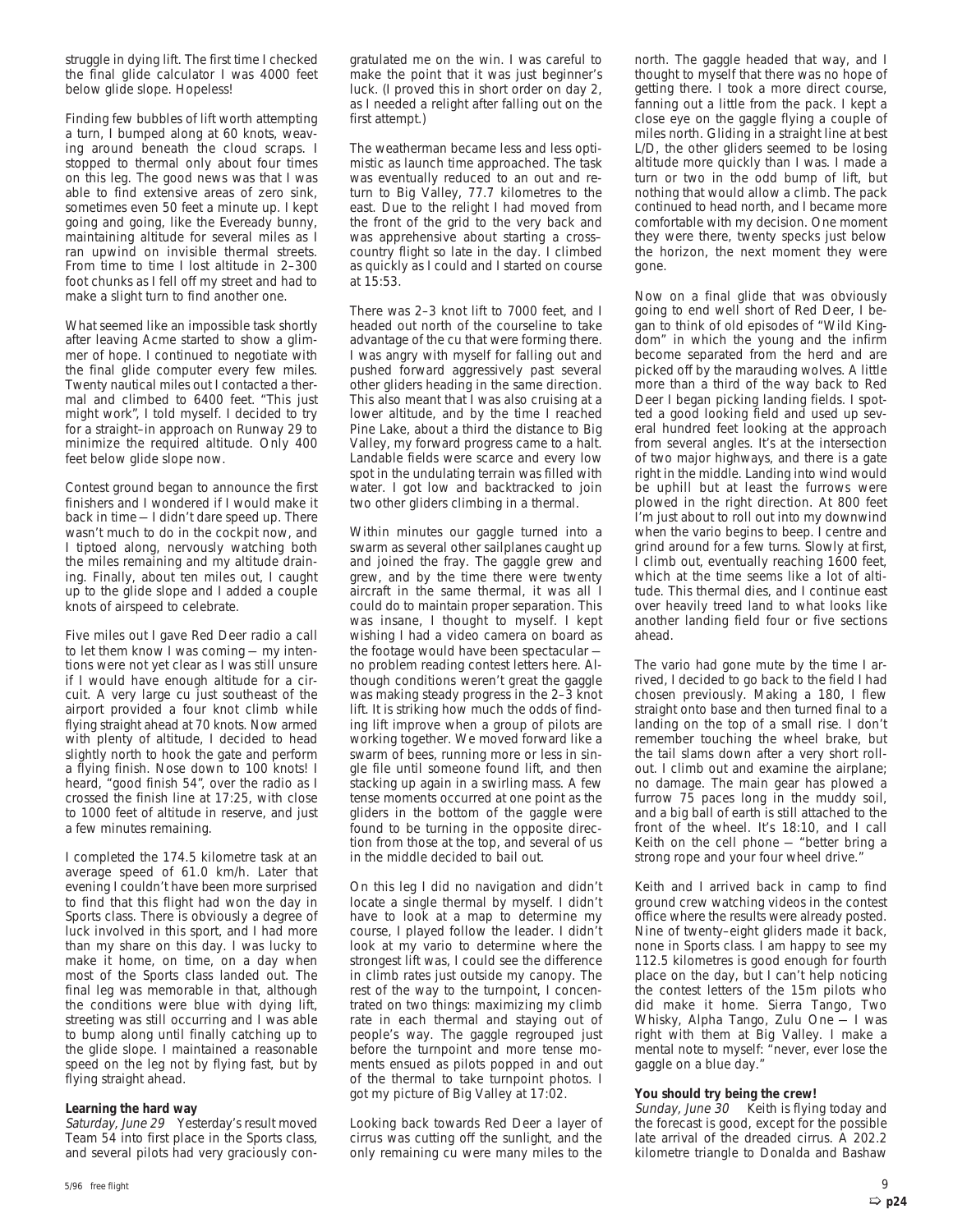was called for the Sports class. Our class launched last today, and Keith was one of the latest to start. Shortly after 14:00 the cirrus arrives over the field and it is so solid that Red Deer is covered by shade. "I'll be surprised if anyone makes it back today", I tell a spectator out for a Sunday drive. I head back to the campground to make lunch and wash the breakfast dishes.

When you are crewing it's surprising how little free time there is between the launch and the finish. For the pilot, each minute of the task is memorable; for the crew the time slips by unaccountably. Gather everything up from the start line, straighten out the camper, drop by the hangar and the time is gone. Walking across the tarmac, someone mentions that Keith has radioed he is landing out. I head over to the flying club to get the details.

Information is sketchy as Keith has not phoned in yet, but I decided to hitch up the trailer and head off with cell phone in hand. When Keith finally calls he has put a few more kilometres behind him and landed out near Mirror. Luckily I have taken the right road to get there. The terrain is rolling, and when I pulled up on the side of the highway I am not surprised to find 54 perched near the top of a fairly steep hill. Keith has done a superb job of landing out in a very tough field. The only problem would appear to be getting the glider back down, without it running away on us. As it turns out, the ground is so soft that we have to disconnect the trailer and pull the glider down the hill with the car. I have visions of explaining to my insurance agent how I got rear ended — by my airplane!

Keith logged 143.0 kilometres on the day, and likely would have made it back if not for the late start. Team 54 finished ninth, and was still in fourth place overall. Back at the campground, the strain was starting to show, particularly in the Sports class, where daily landouts and retrieves were wearing down pilots and crews.

**Back into the fray**<br>*Monday*, July 1 Three contest days under my belt, and I'm starting to think like a competitor. Sitting in fourth place, it was apparent that to move up in the field I was going to have to do something, well, big. The Mini's relatively low handicap meant that I couldn't score well while flying in a gaggle with the Sports class. In order to beat my handicap, I would have to fly average speeds in line with those of the 15m and Standard class pilots.

With this in mind, I hatched a plan. Sports class was to launch first on a four hour PST; the contest committee had called a 288.8 kilometre triangle for 15m/Std class. My strategy was to attempt to fly the same task set for the other two classes. I would head out on course knowing that, before long, sixteen aircraft would be overtaking me. If the classes came in separate gaggles I would have two chances to give chase. I hoped to be able to keep up to the 15m/Std class Stettler in 51 minutes  $-$  considering my knots, then two knots, then one.  $\Rightarrow$  **p20** 

pilots at least until the second leg. If I was unable to keep up I planned to cut the corner off the triangle and substitute Acme as the second turnpoint. This would vector me into position to chase the pack again on their leg home from Drumheller to Red Deer. By flying with a gaggle of newer planes and better pilots, I hoped to place well in my own class. Did I have any reservations about a strategy that some people might feel amounts to little more than leeching? Of course, but I was here to learn, right?

I started at 14:12 and headed out several miles north of my intended courseline, following a series of widely spaced cu. A particularly good one had formed over a natural gas processing facility east of Red Deer. Hearing the reports of massive lift over the Joffre plant earlier in the week, I headed straight for it. Sure enough, I encountered a strong thermal and climbed back up to cloudbase. I pushed further east, at 70 knots or so, and had a good look around for other aircraft. Contest Ground had called the start gate open for the remaining classes, and competitors had been radioing in their start times for several minutes. Several miles to the south and several thousand feet lower, I saw ZZ (Jim Carpenter) heading for Stettler with CL in pursuit. Like a fighter hiding in the sun, I pushed the nose down and joined the chase.

On the first leg of this flight I received the greatest lesson in dolphin flying I have ever had. ZZ was the teacher, and I was the keener student sitting in the front row seat. Cloudbase was 6000 feet agl, and the large cu were evenly spaced with fluffy tops and flat, dirty bottoms. This was soaring as per Reichmann's book: flying speed to fly, pulling up in the weaker lift, stopping to thermal only when the vario indicated 5 knots or more. From my vantage point above and behind the Discus I was able to observe Jim's search techniques and where he lost or gained altitude. We performed zero "g" pushovers and two "g" pull-ups. The Discus disappeared from view for a moment as it became a thin white sliver rocketing away from me, and then suddenly reappeared as it pulled up steeply and the entire planform of the aircraft came into view. At times I wondered what was keeping his wings on. We crossed a large blue hole at 80 knots and made climbing turns in the strong lift on the other side. It was, in a word, glorious.

Although I couldn't keep up to the fully loaded Discus in a straight line, the lightly loaded Mini was able to outclimb ZZ. By avoiding the sink Jim was finding from time to time I managed to stay a mile or two behind while maintaining a slight altitude advantage. ZZ arrived at Stettler first, and stopped to thermal right over the town. The turnpoint was on the east side, so I decided to get my picture while the Discus marked the lift. I passed directly below ZZ and WHAM! seven knots on the vario, the best so far today. I got my photo at 15:03 and doubled back to climb. 81.7 kilometres to Stettler in 51 minutes — considering my detour to the north, probably closer to 100 kilometres actually flown. This was by far the fastest leg in my short career.

ZZ reached cloudbase first and exited for the turnpoint photo; I continued to climb while looking over the map. Navigation to Drumheller was pretty straightforward; follow the highway south in a straight line. Trouble was, there were no clouds along the route. ZZ headed southwest after taking his photo; I headed directly for Drumheller. I was not concerned about the divergence in our paths as there were only one or two clouds along the courseline, and they were directly ahead of me. On reaching the last cloud before the big blue hole, I topped up and took a look around for ZZ. He was nowhere to be seen. I searched the sky above, below, in all directions for any sign of ZZ. He was gone.

Confident that a large pack of gliders was just a few minutes behind me, I headed down the highway at 70 knots, hoping to stumbling into something in the blue. I flew ahead for several minutes in smooth air, slowing to 65 and then to 60 knots as my altitude drained away. Just north of Big Valley I was down to release height. As I had been here before and was familiar with the turnpoint, I got a picture as an insurance policy in case I had to turn for home. Flying along the riverbank, I found a thermal and slowly climbed back up to 7500 feet.

As I circled I could see the sky behind me was filling in with cu. Before long, cu began to pop in the sky ahead and I was able to make some progress down the courseline once again. I was surprised that the gaggle hadn't caught me yet, thinking somewhat smugly that the first leg must have been faster than I thought. The distinctive riverbanks of Drumheller came into view in the distance, and I redoubled my efforts concentrate on speed to fly, maximize climb rate, don't move the controls unless absolutely necessary. I approached a bridge that I thought was the photo target, but it didn't look at all like the one in the book. I spent a few precious minutes confirming the latitude and longitude in the turnpoint book with my position on the GPS. Everything checked out. I flipped the map around a couple of times, and then it hit me. I looked out the right side of the canopy, at another bridge that was the real target. I made a 180 degree turn and got my photo at 16:43.

Looking back towards Red Deer there were two large, well–spaced cu nearby; other than that, it was blue. 110.8 kilometres to home; time remaining: one and a half hours. The clock was approaching five and a layer of thickening cirrus was moving in from the west. See a pattern developing here? Things were dying and I needed help fast. Where were the other contestants? I searched every sector of the sky. Did 16 other gliders somehow slip by unnoticed? I topped up to 9000 feet before leaving. Luckily, a slight tailwind, 5 knots or so. I headed off into the calm air with the MacCready set for three knots, then two knots, then one.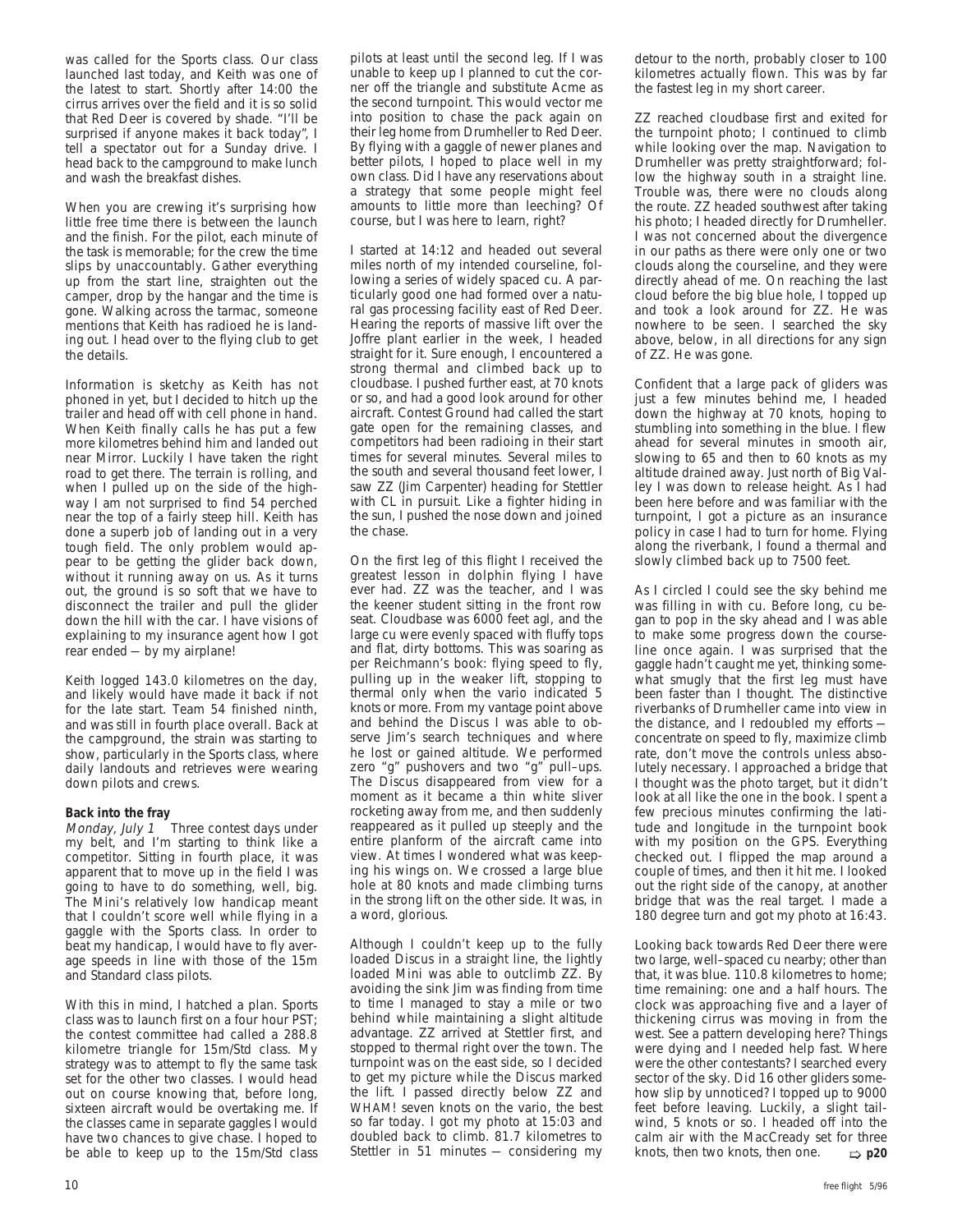# the **Dark** side **of competition**

#### **"Platypus"** from Sailplane & Gliding

**I**N GLIDING it is the passion not only for openness but for unaided individual achievement that is very American. In my first soaring contest in the USA I heard N GLIDING it is the passion not only for openness but for unaided individual achievement that is very American. In one pilot innocently say, "I'm at Sweetwater and doing fine", and a voice boomed out of the sky which could have been God's, rebuking the pilot for giving out information that might help some contestants to the disadvantage of others. I was impressed by this sportsmanlike discipline and the blessed radio silence that is the result (the chatter during a British competition is unbearable, but I can't bring myself to switch off in case I miss something tactically useful), but I also pondered, "Is this the way to produce World Champions for the 21st century?"

One disconcerting moment for me in that same first US competition was when we were all struggling halfway down the mountainous first leg of a triangle in weak blue thermals, and suddenly it was announced "the Contest Committee have unanimously agreed to change the task to a POST." Of course I had not read the rules for a POST (pilot selected task, loathed by us Europeans as far too chancy, because you don't know whom to follow), thinking that if one were announced I would have twenty minutes or so on the ground to get up to date with the rule book. It turned out that the Contest Committee then lit off in six different directions. Bereft of ideas, I pressed on with the assigned task and ended up soon after in a horse farm.

The point is, in any other country I would have suspected skulduggery. No other country would entrust a selection of the competing pilots with the authority to make such a decision, especially in the air. Whether it gave the Contest Committee some quiet satisfaction to leave the visiting Brit to find his own lift for a change, I don't know — I'd rather not think about that.

#### **Gentle, parfit knight**

That brings me to a ferocious article I once read in SOARING by a Mr. George Moffat which really made my ears burn. Surely this cannot be the same person as the charming, somewhat shy man of the same name that I met at the 1996 SSA Convention, twice World Open Class Champion. This article denounced the contemptible practise of

"leeching" in competitions, and said that pilots who were not smart enough or brave enough — or honourable enough — to go and find their own thermals should stay away from contests altogether, and stop impeding the progress of the real pilots. His advice has obviously not been heeded, otherwise every contest organizer in the world would have been bankrupted, and championships, even at the highest level, would have become very lonely events.

So aristocratic was the tone of this piece that I was not surprised to find in the history books several distinguished knights and barons called Moffat across hundreds of years of English and Scottish history.

In my mind's eye I see the year 1296: a mounted crusader, accompanied by his squire, is proceeding along a dusty road in the general direction of Jerusalem, but, as is traditional, pausing enroute for the occasional duel and the loot, pillage, and other customary perks of the job. Suddenly he stops and looks 'round:

- "Squire, what is that rabble trailing half a mile behind us?"
- "Those, my lord Moffat, are a bunch of peasants who are waitin' for you to do battle, then just as you are about to enjoy the spoils of victory they'll be all over you trying to pick up what they can get for free, without 'avin' 'ad to fight for It."
- "Ugh, how disgusting! Tell them if they get in my way they'll feel the point of my lance. They're nothing but a lot of,  $er, um...$
- "Leeches, my lord?"
- "That's just the word; leeches! I shall issue a proclamation in the next edition of Jousting banning these parasites from all tournaments and crusades."
- "It won't do no good, my lord. The

leeches you have with you always."

And it came to pass that the squire was right. The leeches have bred like wildfire. They are a very successful lifeform. Not surprising really, survival, not heroics, is the name of their game.

Let's hear it for us leeches and hangers–on. Can I say in mitigation that we second and third rate pilots do not go to contests for the joy of grinding the other fellow's face, which is what I know motivates the top guns. We go for a soaring holiday in which we get what many of us don't get at our home airfield — organized launches, expert weather forecasts, intelligent task–setting and, best of all, Iots of thermals marked by pilots better than ourselves. We peasants keep the contest from losing money and give the real pilots somebody to triumph over.

#### **The complete cads are at the top**

The real problem nowadays — and here I would like an ominous rumble of bass fiddles like the music in Jaws — is the behaviour of top rate pilots to each other in the world at large. I once had an angry letter from a friend in another country who says he was robbed of first place in his National Championships by blatant leeching. In other words he was looted, pillaged (and the rest) not by third–raters but by other highly competent pilots. And I know the same has happened in World Championships. These days it's not the unwashed peasants who bushwhack the nobility, but the princes of soaring. No wonder Hans–Werner Grosse has turned his back on such shenanigans.

#### **It matters not how you play the game, but whether you get the other fellow**

Here is a lovely (if that's the right word) example of the modern competition mentality. In a foreign Nationals some while ago they set the first ever 1000 kilometre task set in any country. Imagine the excitement! You might think they all would have set off on the very first thermal of the day to make sure they had any possibility of getting round. You would be wrong. The peasants and those in old gliders and the other no–hopers started early, but the experts, the only ones with a real chance — they indulged in gamesmanship, making dummy starts, then coming back for another go and generally fooling around watching each other. Not surprisingly, nobody got around. The top pilots ran out of daylight, falling short by just around the amount of time they had wasted before the start.

When I heard of this awful exhibition I said to a senior competition pilot, "How stupid of them all!" — and he went quite mad. "Don't you see that it's perfectly intelligent behaviour? It doesn't matter if everybody ends up in crocodile–infested swamps in the pitch dark and takes three days to get home. So long as your tactics result in the other guy getting fewer points, you have flown brilliantly. That is what competition flying is all about!"

All I could say was, "Pass me a bucket, I think I'm going to throw up". All the same, Platypus loves competitions, despite the way they bring out the worst in human nature.

(Funny, the spell–checker says, "Delete despite, replace with precisely because of." This damn computer is getting ideas above its station. What does the thing think it is, an editor?) ❖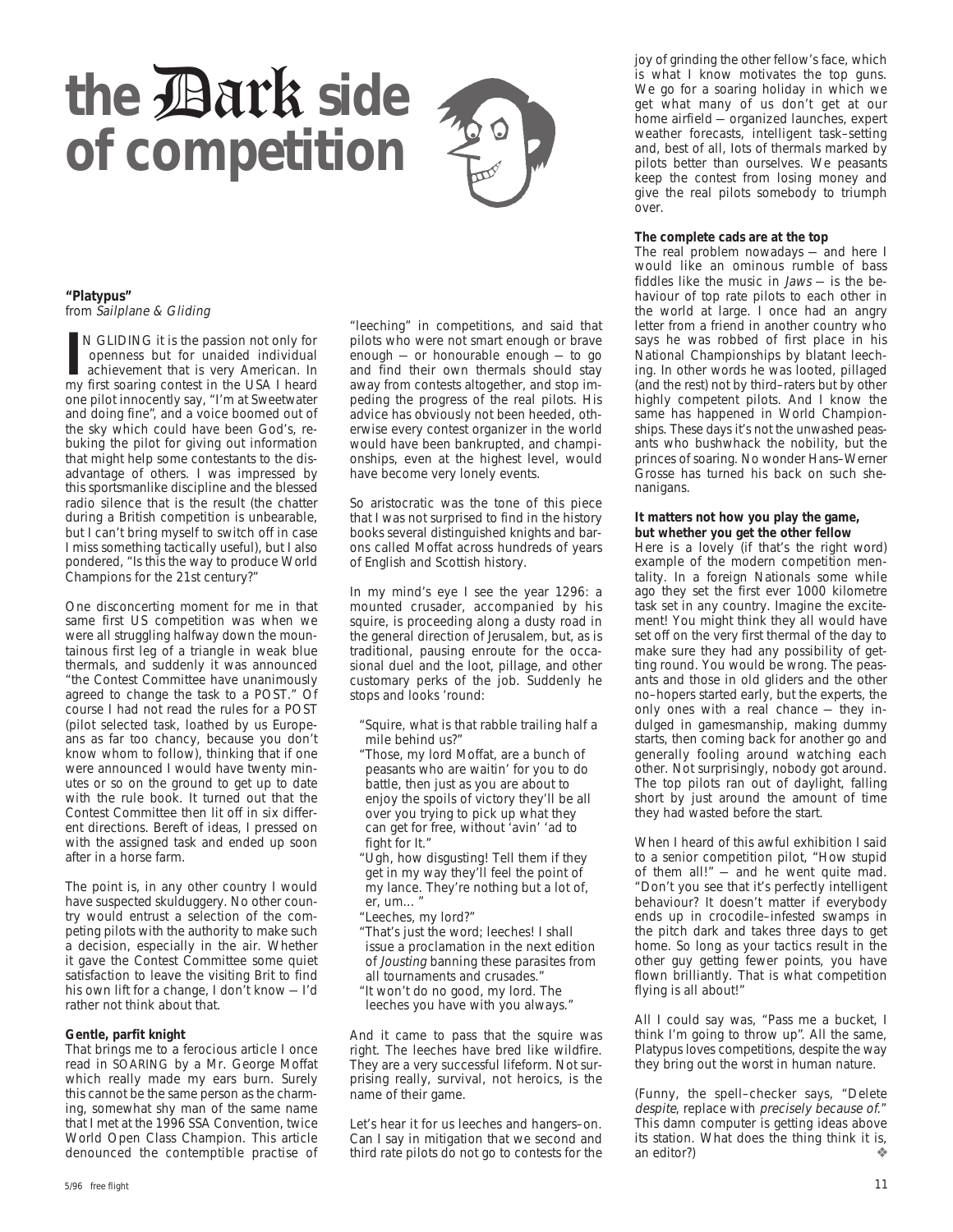## **La première heure**

**Jacques Faribault** Aero Club des Outardes

ST–ESPRIT, le 4 août 1996, 11h45. Des nuages montent à l'ouest,<br>Vers Ste–Julienne. Les pilotes qui sont allés n'ont encore rien trouvé,<br>les gumulus sont trop éleispée, Sur le pitte en tante d'évoluer les les cumulus sont trop éloignés. Sur la piste on tente d'évaluer les possibilités. On questionne Gerry; avec un temps pareil, difficile à croire qu'en remorquant les planeurs il n'ait pas rencontré d'ascendance en chemin. Non, les nuages sont trop loin, mais une tour commence à monter.

Midi, heure du lunch, la plupart vont manger au restaurant plus loin sur la route. Gerry a son sandwich avec lui. Moi, rien. Mais les nuages semblent se rapprocher, j'aimerais bien aller voir sur place. Le sandwich avalé je demande à Gerry s'il est prêt à m'amener ou s'il préfère attendre pour la digestion. Non il préfère être en l'air.

J'inspecte sommairement le 1–26, touche à l'aile, l'aileron, le stabilisateur, la profondeur, dérive, aile. J'ajuste le dossier, je m'installe. Les sangles, les checks, le radio. Le coureur d'aile attache le câble de remorquage. L'avion prend sa position sur la piste devant. Je ferme la verrière, le coureur à l'aile attend mon pouce levé. Il lève l'aile; l'avion roule, je suis. C'est parti, 12h10. On accélère, le coureur laisse aller. Je mets le planeur sur sa roue et décole avant l'avion. Je maintiens l'appareil à cinq pieds du sol. L'avion décole. Le planeur dérive, je rectifie pour rester dans l'axe de la piste.

Si le câble se brise ici, j'atterris tout droit. L'avion tourne, bris de câble j'atterris dans ce champ-ci. On grimpe un peu, bris de câble j'atterris dans ce champ-là. 800 pieds au dessus de la piste, bris de câble je reviens au terrain. Plus on monte plus je me sens en sécurité. Le remorqueur se dirige vers Ste–Julienne. Rien en chemin. Le nuage est au dessus du village et monte vers nous. Une passe devant, demi tour et de nouveau vers le village.

- Oscar India, OZK, tu es toujours derrière? "Oui, Zulu Kilo."
- Tu feras attention, il peut y avoir de la grêle dans le nuage "Compris."

2000 pieds, l'avion monte devant moi. Nous sommes sous le nuage. Quelques secondes plus tard le vario indique plus 200. Je larguerai bientôt. 2100, encore un petit hocquet de l'avion, je suis, 200 au vario. J'attends 2200 et au prochain sursaut je largue. 2200. Encore une petite montée, j'attends l'indication au vario, je largue et dégage à droite en montant. L'avion dégage à gauche en descendant. Je le laisse aller, puis je reviens où il était.

Sous le nuage. J'ajuste le trim, croise à 40 milles à l'heure. Je fais du zéro. Je commence à descendre. Je reviens vers le bleu, à la limite du gris. Un petit effet ascenceur — bientôt dépassé. Je veux revenir. 2000, l'aile gauche se soulève légèrement, la laine pointe vers la droite. On va voir. Manche à gauche. L'aile n'enfonce pas. Plus de manche. C'est ça, on monte!

Je tente de m'installer dans le virage, plus 300, plus 200. Manche, pédale, défilement du nez sur l'horizon, traffic, vitesse, assiette, correction, correction, palonnier, 0, je l'échappe. Plus 200, manche, palonnier, correction, défilement, vitesse, plus 100, plus 200, plus 100. Toujours à gauche, la ficelle indique la pédale droite, manche à gauche, la ficelle revient, je monte. Les nuages filent au dessus entre deux soleils.

2500, 2700, 3000, quel travail! Manche à gauche, l'appareil est de niveau, je vais débarquer. Plus de manche, la machine s'incline à gauche, je suis rembarqué. Toujours à gauche. Pas de traffic. Ste– Julienne dans l'ombre sous le nuage. 3700 encore un petit effort, les nuages sont plus près, 4000, 4200, plafond. Je suis trop près du nuage, il faut redescendre. Manche en avant pour descendre vers le sud. J'accélère à 60 mais ça ne descend pas. Je file sous le nuage. On peut vraiment voyager avec ça.

Le bleu, ça descend, moins 100, moins 200. Je reviens en arrière pour retrouver quelque chose, histoire de me maintenir. Je descends toujours. 2700, une sensation, mais tourner à gauche ou à droite pour reprendre le courant d'air. Je tente à droite pour changer, ça descend. Je perds du temps, la gauche m'a été profitable, encore à gauche, je me maintiens sur du zéro positif.

• Oscar India, ici St–Esprit • "St–Esprit, ici Oscar India." • Est–ce que tu redescends, on t'attend pour monter, ton heure est terminée • "J'ai encore sept minutes." • C'est vrai •

Le traffic radio m'a distrait, je tente de retrouver le thermique. Ah, c'est ici, à gauche.

"Zulu Kilo, ici Oscar India." · Oui Oscar India · "Si je tente mon heure est-ce que ça va compter." • Oui, c'est bon, ça compte. Demande ton temps à la base • "Je suis parti à 'et dix'." • Il faut que tu te rends à 'et trente', si tu vas à 'et vingt' tu l'auras • "St–Esprit, ici Oscar India." • Oscar India, St–Esprit • "Y a-t-il un observateur officiel sur le terrain?" • Oui, Paulo est là • "Est-ce que je peux tenter de faire mon heure?" • Oui ça va. Fais-la • "Je vais essayer."

Le traffic radio m'a encore distrait, j'en reperds, 2000, 13h10. 1700, si je continue je vais devoir rentrer et faire un circuit abrégé, peut-être une longue base. L'aile gauche se soulève, manche, palonnier, plus 200, on repart à gauche. Horizon, instruments, traffic, commandes.

• Oscar India, position? • "Légèrement au nord du ferrailleur."

2000, je tourne en montant, 2500, 2700, 13h20, c'est fait, j'ai mon heure, moins le temps de remorquage. Ça monte encore, je continue pour une marge de sécurité sur mon temps. Puis cap au sud en descente à 60, en parallèle au large de la piste. Je dépasse le bout de la piste, tourne vers elle. Trop au sud à 1000 pieds. Les checks.

"St–Esprit, Oscar India en vent arrière piste sud."

Vitesse 40, je descends à 900 pieds, je pense à tourner plus tôt en base. Maintenant je fais du zéro au vario. Oups, ici je monte légèrement. À la fin du vent arrière je suis à 900 pieds.

Je tourne en base, trop près à mon goût de la piste, pas assez haut. Pas de traffic, je tourne en finale, vitesse 50, trop haut. Aéro freins à fond, je ne descends pas assez. Je maintiens la vitesse, pense à une glissade, puis ça chute. Je rentre les freins, ... la chute cesse, je les remets à fond puis je les dose, vitesse constante, ma pente est bonne.

J'arrive à la bosse, rentre les aéro freins, la passe, les remets légèrement, suis sa pente, touche en douceur. L'appareil bien assis je rentre les freins pour rouler le plus loin. Le patin veut toucher, je lève le nez, le patin fini par toucher. Les ailes sont droites, je tente de faire baisser la droite avec le manche, puis en me penchant à l'intérieur. L'aile gauche touche. 13h31. Temps de vol 1 heure 21, c'est fait.

L'auto de piste arrive, je sors, attache les commandes. J'attends. Je regarde le ciel bleu, les nuages, qu'est-ce que je fais ici? Je veux être en haut. ❖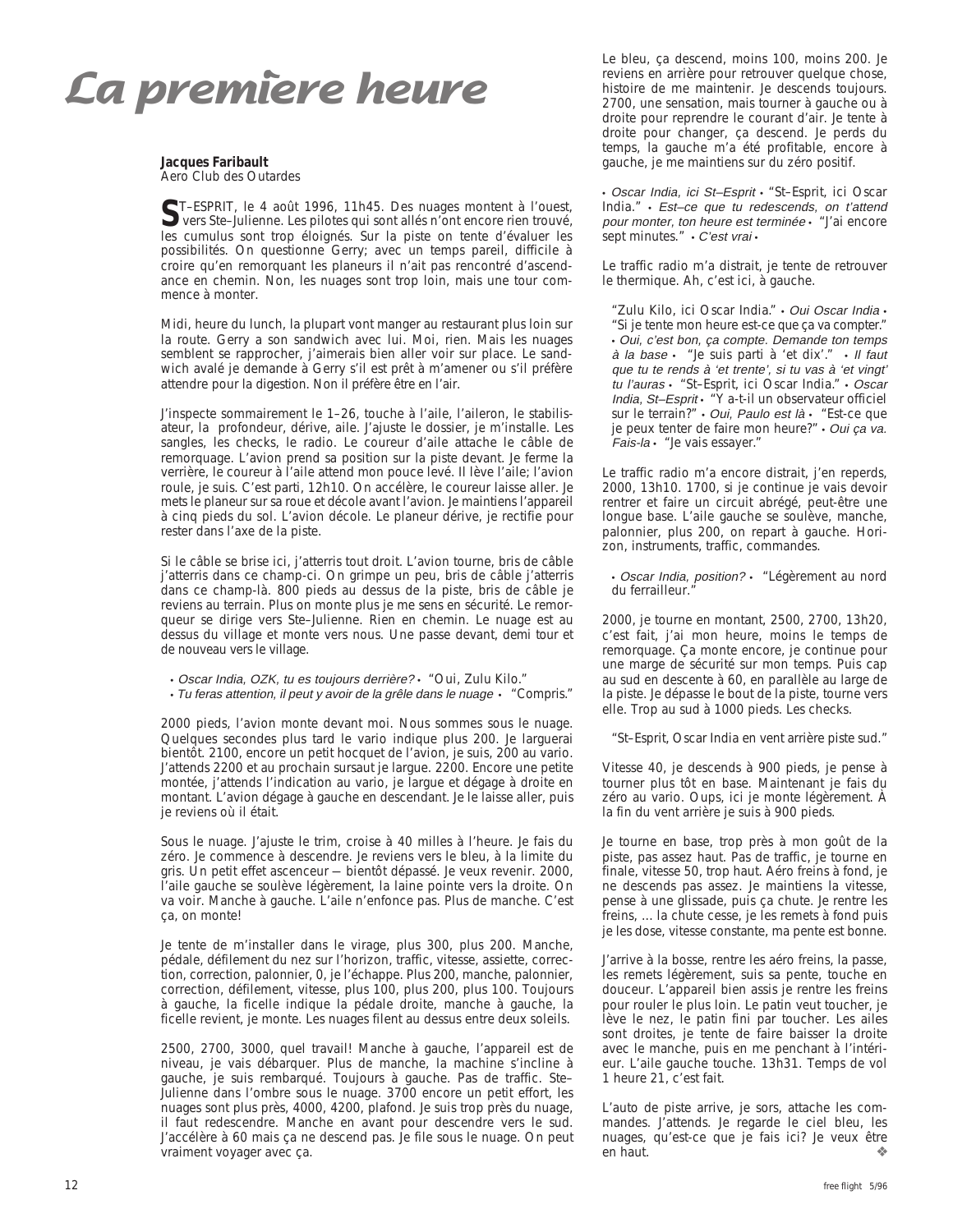## **When are you most at risk?**

#### **Last part – low altitude thermalling and landings**

**Tom Knauff**

**THERE I WAS at 300 feet when I felt a**<br>bump. I made a turn. I struggled and struggled, going up, losing the Iift then finding it again until I climbed... We have all heard the story. In many cases, the story is a gross exaggeration of the true facts. A thermal is very small at low altitudes and the chance of a successful save unlikely.

The risks are very real; the rewards almost none. Stories of bravado are not believed, and this storyteller is recognized as a dissembler who will exaggerate the truth to boost his or her own ego. A successful low altitude save might avoid the inconvenience of an off–field landing, or maybe allow the pilot to win a contest day. The pilot has a slim chance to earn an inexpensive trophy and fifteen minutes of glory. An unsuccessful low altitude thermal attempt might result in serious injury or death. The risks are not worth it. Soaring is only a sport. An accident caused by foolish, irresponsible behaviour will affect how others perceive you. This can cause a loss of self–esteem and the respect of others. A fool, is a fool, is a fool. Smart, safe pilots set a minimum altitude limit based upon their skills, weather conditions, and aircraft characteristics.

Beginning pilots might use 1000 feet above the ground as the minimum altitude; an experienced pilot less than this. Whatever the

#### **LOW ALTITUDE THERMALLING**

- Recognize the risks associated with low altitude thermalling.
- Set a reasonable minimum altitude limit for yourself.
- Fly with precision by paying close attention to pitch attitude to fly a proper airspeed.
- Keep the yaw string straight.
- Have a viable plan of action in case it is not possible to stay up.

minimum altitude the pilot establishes, there will be strong temptations to violate this self–imposed rule. Understanding how we operate as human beings, how the glider functions as an aircraft, and how the environment might affect us, we will make an intelligent decision about the situation and risks. Is it too low? Is it worth the risks? Am I keeping viable options? Will I be able to make a normal landing in a safe area if I can't stay up?

While thermalling at low altitude, as in all other low altitude turns, pay close attention to pitch attitude and airspeed, and keep the yaw string straight to prevent a danger-

ous stalling situation from developing. The ability to perform a turn with a constant, correct airspeed is a fundamental skill necessary for safe flight.

Understanding how the glider works is important. Minimum sink speed occurs well above stall speed. Stall speed, minimum sink speed and all other performance speeds are higher in a turn because the aircraft weighs more due to

centrifugal force. While thermalling, it does no good at all to fly slower than minimum sink speed. (Have you checked your sailplane's polar which indicates stall speed and minimum sink speed?) The glider does not climb as well because the sink rate increases dramatically as stall speed is approached, and the glider is not as maneuverable at very slow speeds.

Thermals at low altitude are often turbulent. Inspecting the polar curve reveals that if the pilot flies several knots above minimum sink speed, the sink rate does not increase appreciably. Additional airspeed while thermalling will enable the pilot to control the glider better to stay within the limits of the thermal and give an additional margin for safety.

Keeping the yaw string straight during turns is essential for safety and to make the glider fly with minimum drag which results in a better climb rate. Pilots who recognize the risks associated with low altitude thermalling will set a reasonable minimum altitude limit, fly with precision by paying close attention to pitch attitude to fly a proper airspeed and keep the yaw string straight, all while keeping a viable plan of action in case it is not possible to stay up.

#### **LANDING ACCIDENTS**

Over 60% of fatal glider accidents are the result of a stall in the landing pattern. The majority of these occur in the vicinity of an airport. Most pilots believe the major risk of a stall or spin occurs during either the turn onto base or the turn onto final approach.

This is only part of the story. If it were

point, we would discover a series of errors are typically made before the accident occurs. Common errors when low in the landing pattern include flying too close and too slow.

When the pilot is lower than desired on the downwind leg, it is likely the flight path will be closer to the landing area than proper. Psychologists call this "the Foxhole Syndrome." Soldiers sitting in a foxhole during a barrage usually think of the security of home, where they would rather be than in the damned foxhole. Pilots under the stress of a landing pattern gone wrong seek the security of runway/landing area,

and are likely to fly too close to the landing area when on the downwind leg. This makes a normal length base leg impossible. A proper base leg is one of the essential ingredients for safe landings. A good base leg gives the pilot opportunities for adjustments if the pilot is high or low.

Another common error when too low is to fly too slowly. We looked at

this phenomenon in the last article. There is a part of our brain where mechanical reasoning, biases, preconceived notions, and false ideas reside. In aviation, it is a common misconception to believe the elevator causes the aircraft to go up and down, and for the rudder to turn the aircraft.

Even after training, a pilot under stress is subject to mishandling the craft. These dangerous misconceptions are reinforced every time the pilot misuses the controls. Considering the above, a pilot who will stall and spin in the landing pattern most likely commits other easily identifiable errors before the final act is committed. Before the stall/ spin, the pilot flies too close to the landing area and flies too slowly. I believe that landing accidents seldom occur from normal landing patterns.

Most landing accidents begin with a low pattern entry altitude (mistake one) followed by flying the downwind leg too close (mistake two) and flying too slowly, (mistake three) with a mistaken, subconscious belief the elevator will keep the glider from descending too fast (mistake four).

A normal landing pattern has a distinct base leg which allows adjustments to correct for errors in judgement. Too high and the pilot has the option of simply turning slightly away from the landing area with the dive brakes on. Too low and the pilot can turn toward the landing area with the dive brakes off. A landing pattern that is flown too close to the landing area eliminates the important base leg, eliminating the flexibility and safety possibilities that leg provides. In addition, a downwind leg flown too close will require a steeper turn from downwind leg to final. When low, the typical pilot will possible to retrace a flight from the impact When low, the typical pilot will  $\Rightarrow$  **p21** 

*Flying is safe so long as you remember how dangerous it is. Jeff Matthews*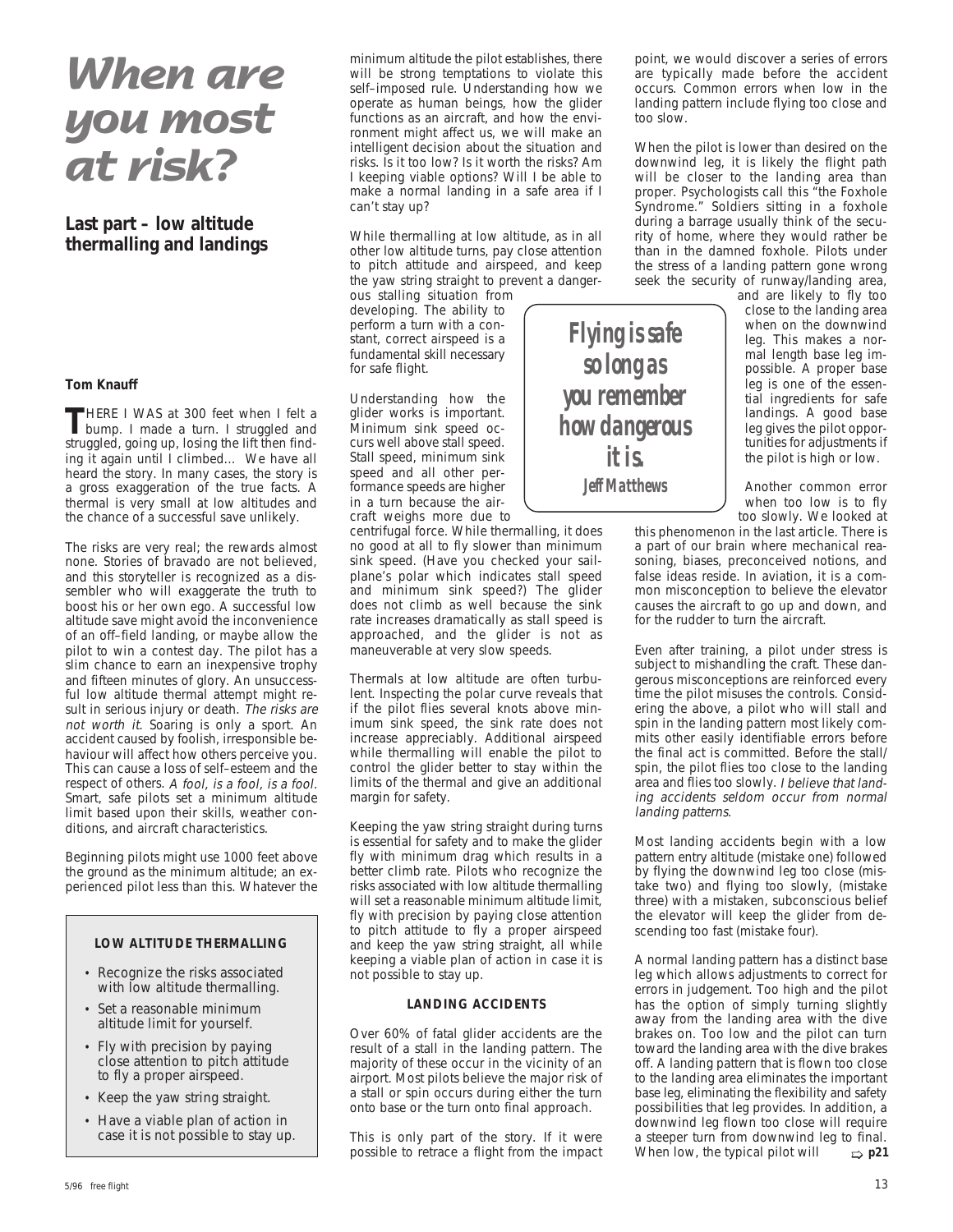# **training & safety**

**Fred Kisil** Flight Training & Safety committee

**WE** intuitively use a decision making<br>process in virtually all our activities. However, during stressful situations, there may be a tendency to focus on the situation without moving on to the consideration of options, acting on an option and reassessing or repeating the process. Recognition of the steps of the "SOAR" technique (described in the SAC Soaring Instruction Manual) and a conscious application of it provides us with a structured mechanism to help us make informed decisions and to act on the best perceived course(s) of actions.

The following is an account of a recent experience where the SOAR method was put to good use. You will note that situations changed so rapidly that it was not always possible to complete all four steps of SOAR before a new set of situation(s) developed.

Situation Passenger on board a "Discov-<br>ery" flight. Grass runway 20. Light wind at 200°, scattered clouds 5/10, bases about 2000 feet agl and higher. Ominous blue gray clouds to the north over the Turtle Mountains, cb activity far away to the south. As I strap into the back seat of the Lark, a well–defined scruffy white/dark mottled cloud that is different from nearby cumulus clouds, grabs my attention.

ptions (1) wait for the cloud to pass, (2) ask for another opinion as to the potential threat from the nearby cloud.



Action Call towpilot for an independent assessment of the cloud. He replies that it is small and should not be a problem.



 $R$ epeat I re–examine the cloud and note that it has not changed significantly. It is small in compari-

son to other nearby cumulus clouds and I decide we are 'go' for the launch.

The tow to 2500 feet agl and post–release flight are uneventful. Lift and sink average about 1 knot. We manage to do some soaring and fly over the townsite and the arena where the rodeo is underway. At about 1300 feet agl, about a mile west of the circuit entry point, I complete the prelanding checks and head to the general area for a right hand circuit on runway 20.

**Situation** Ground operations advises that winds are gusting. A Blanik pilot landing on runway 20 asks for help to hold the sailplane down. Ground again advises that the wind is very gusty, has changed direction and that I consider using runway 30. **Riding the Bronc** Situation Ground operations advises that<br>Frank Cwikla<br>Frank Cwikla

> **Options** Runway 30 is paved, narrow, with sloping grass sides. Maintaining directional control on landing will be difficult under the variable conditions.

> **Action** Change course for a right hand circuit on runway 30 or in adjoining parallel fields.

**Situation** Ground advises the wind is now from the north and gusting strongly at ground level. There is urgency in the voice. I hear someone say, there goes a roof. Conditions are obviously rapidly deteriorating. I don't have the altitude to ride out the windstorm.

**Options** Grass runway 02 is orientated into the preferred landing direction. It is bordered by grain fields that can serve as alternate landing sites.

**Actions** I advise ground that I will go for runway 02. "Good luck," comes the reply.

**Situation** WHAM! Without warning, the sailplane violently pitches up over 60 degrees and stays at that attitude in spite of my attempts to lower the nose. The vario is off scale on the up side. A few seconds later, the nose pitches almost straight down and all is eerily quiet. The ASI is reading 60 knots; the vario has reversed direction and is now off scale on the down side. I calmly explain to my passenger to brace for a wild ride. He is enthusiastic and enjoying it. Meanwhile, my mouth is dry. I don't know what mother nature has in store. Eventually I am able to pull the nose up. We are still flying and have at least 1000 feet in which to maneuver. As I prepare to turn, we are again hit by the extremely turbulent bucking up and down. I see no evidence of a rotor cloud, but it sure feels like one. This is a rodeo ride in the sky.

**Options** (1) Fly away from the mountain and choose a landing site downwind from the airport. There are trees to contend with and the turns into wind will have to be made at a low altitude in a presumably steep wind gradient.

(2) Fly away from the mountain, turn to line up with runway 02, leaving lots of height to select the most appropriate into wind direction and off–field landing site(s).

**Action** Turn and fly downwind, away from the mountains. The turbulence slackens to the point where I am able to retain full control of the sailplane in spite of the wild gyrations.

## **My first Outlanding**

Winnipeg Gliding Club

**A**UGUST 28, 1995 looked like a<br>good day, and I planned to fly a<br>small 20 kilometre tesk from the Win small 80 kilometre task from the Winnipeg field at Starbuck to Carman, Elm Creek and back.

My previous cross–country experience included a few short flights to Brunkild, Culross, and three "real" ones: straight out to Steinbach (85 kilometres), the same 80 kilometre triangle I was planning, and a 100 kilometre out and return to St–Claude. My only landing away from WGC was at Steinbach on my very first cross–country flight plus some flights at Southport.

I found lots of lift after release, stayed around the field for some time before leaving for Carman, then headed southwest. It was a blue day, but the thermals were clearly marked by field fires. I was able to progress rather quickly seeing the location of each thermal ahead. I arrived over Carman at 4000 feet, gained some altitude and located the two small airfields south of the town in case I had to land there.

Around 3:30, flying over Hwy 13, I realized that the "good" lift was gone. I slowed down to conserve altitude and started checking the ground for possible sources of lift. I was slowly drifting south, back towards Carman, selecting a new field every 10 to 15 minutes and trying to locate useful lift but finding nothing. When the altimeter showed 1600 feet (700 agl), I knew it was time to land. I was over a corner of my next selected field. It was harvested, with visible stubble. It turned out it was a canola field. The field was a quarter section with a row of trees dividing it in two.

The trees formed a line going east– west. This dictated the direction of my "runway". With a very light wind from the north, this would not be a problem. There was a farm house in the southwest corner of the quarter section and I entered my circuit overhead the house. I flew east along the edge of the field checking for power lines and other obstructions. There was a power line just under me, along the gravel road but nothing near my intended final approach.

As I approached the eastern edge of my field, I flew over some trees. The ➯ **p20** ground seemed to be very close. I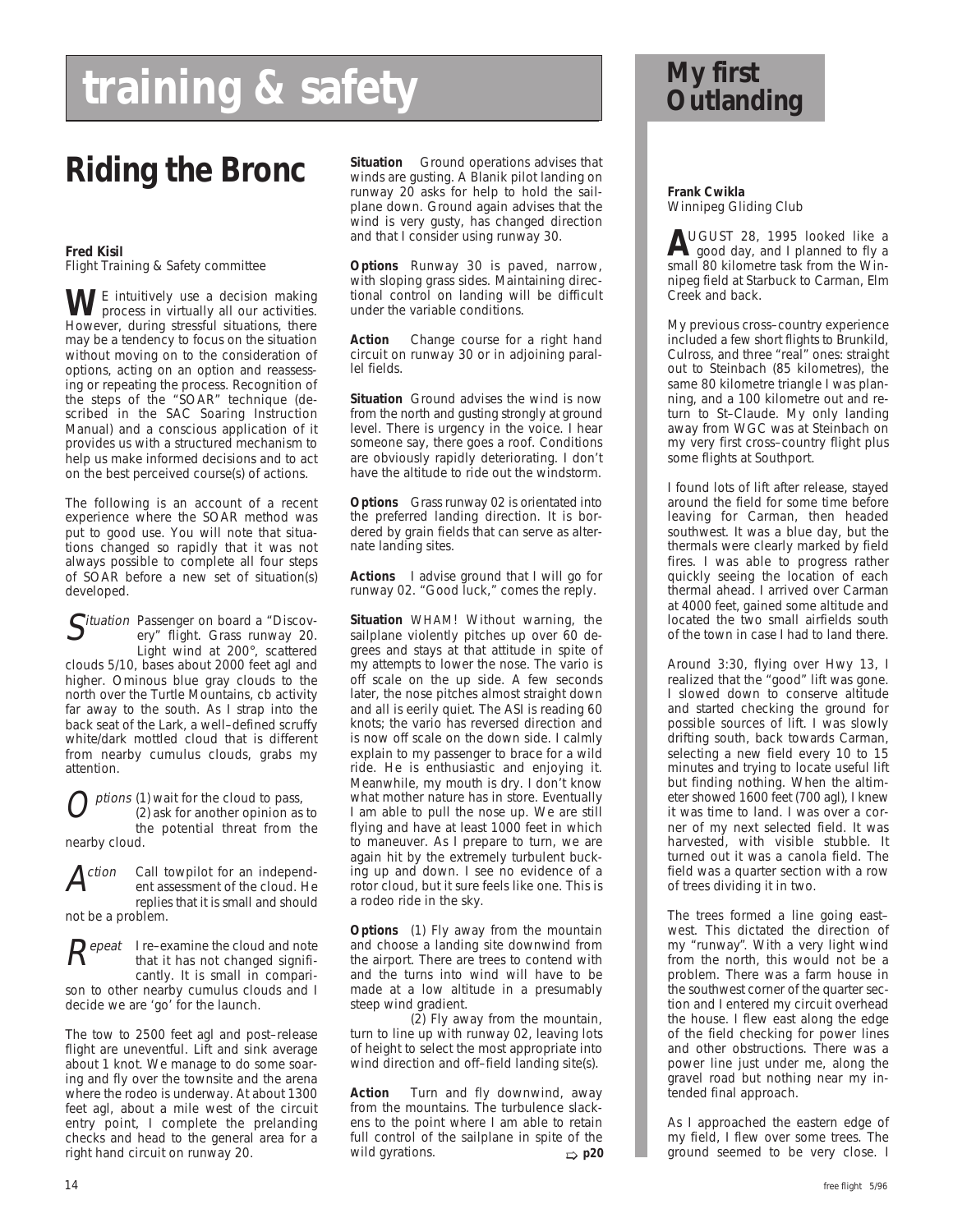made a medium, 180 degree, coordinated turn. I kept my airspeed at 45 knots. When I levelled out, I found myself waaaay too high, with about 2/3 of the field length left in front of me. I quickly opened full spoilers and dived in. I started rounding out a bit earlier than normal, knowing the L–Spatz with full spoilers needs that little extra height.

The touchdown was just right, but my speed was high. No wheel brake and the glider was not slowing down. The end of the field was quickly approaching. I could see a small road embankment ahead and there was no way I could stop before crashing into it. What about a gentle turn to the right? There was open ground there. Right stick and right rudder applied... what's happening? The field quickly turned around once and then again. The glider stopped facing the direction it came from. The dust settled and I got out of the cockpit assuming I had damaged the glider. The bent fuselage was immediately evident but the wings looked okay and so did the rest of the glider (I had expected to see a lot more damage).

I looked in the direction of the ground roll and saw the road close by. I measured the distance later and found I had stopped about 150 feet short of the embankment. The glider had touched the ground with its right wing, and rotated 90 degrees. It made a small ditch in the ground with its wheel going sideways for about 30 feet. Then the tail section rotated in the same direction for another 80 degrees.

Later, I took the glider to Henry's Aircraft Maintenance for the repair. After bringing the glider back we assembled, checked and rechecked it. Then our CFI went for a test flight and showed me how to make a short field landing when he came back. It seemed to fly well.

#### **A \$500 lesson (the insurance deductible)**

After reliving this flight many times during the fall of 1995, I now have a better understanding of what went wrong. I thought about the errors I made and how I would handle the same landing now. I read about outlandings before, yet I made many typical beginner's mistakes that are described in every article on the subject. I would like to share my knowledge, especially with low time cross–country pilots.

One of the authors said: "A good approach to a bad field is better than a bad approach for a good field." He was right.

1 Do not delay your decision to land. You must accept the fact if there's no usable lift. When low, spend your time on planning your circuit, not looking for lift. When you get lower, you become more nervous. I did.

2 Plan your circuit before the takeoff. Flying over the square quarter sections in Manitoba makes circuit planning easy. Let's try landing on runway 35 at Starbuck. You enter the circuit over the northwest corner

of the club's quarter section. You fly south along the gravel road. You are about 1/2 mile or a half section away from the runway. This distance will become the length of your base leg. You need a base leg to set up your final turn height. You fly your downwind leg well into the next quarter. This distance will become the length of your final approach. You need this to control the descent angle on final.

You are probably saying: "Well, yes, we know all that." Yes, we do. Now try doing this at some strange field, with some trees, and when you're low.

Then you might try and fly your circuit "hugging the field" like I did. I was afraid to fly too far from the field since I was already low. I flew along the edge of the field, made a tight U–turn at the far end and then found myself too high, about 1/3 down my selected "runway".

Start planning your circuit early and decide where you want to land. Then picture where your downwind and base legs will fall on the ground. "Fly your downwind leg about 1/2 mile or a half section away from your intended landing run." Even when you get too low, you can always adjust, and turn base early. But you need your base leg. Another advantage of flying your downwind leg at a distance from your landing path is that you can judge your height much easier.

3 You are never too low. From 600 feet you can fly a distance of 2.8 miles (assuming 25:1 glide ratio). Your circuit will take 1.5 to 2 miles, and you still have to lose some altitude. Even if you find yourself lower than the "standard" 800 feet, do not panic, and fly your downwind leg spaced properly away from your selected field.

4 Crash the glider deliberately if you need to. Reading some more articles on field landings after my accident, I came across an author who said, "If you find yourself rolling fast into a fence, groundloop the glider. You are going to avoid injuries and perhaps even save your life." My groundloop was not premeditated, but I think it saved me. I was not hurt and the glider was repaired in about six weeks. Some people may not like thinking about this, but their instinct would probably tell them to do the same thing.

5 Cross–country training. I suggest we practise off–field landings with an instructor. A safe field near the club could be used for practise landings in the fall (no crops). Cross–country training for low time pilots should include a good amount of lectures devoted to off–field landings. We learn about different types of varios, their readings and interpretation, weather conditions, speed to fly, etc. All those things are good to know, but if you lack some knowledge in those areas, it should only affect your average flight speed, but if you are not properly prepared for an off–field landing, you might well have an accident. It seems to me that off–field landing training should be topic number one during cross–country training.

6 Don't quit. I had serious thoughts about quitting flying after the accident. It was brought home to me very clearly that there is risk involved with flying. I enjoy this sport and decided to continue flying for another few seasons. I had a few more flights after the accident last fall and I hope to do more cross–country (weather and CFI permitting) this year. I will try to improve my landings, not just to "impress" the people at the flight line, but so that I know I am in control, and can land where and how I want to.

#### **comment from CFI Mike Maskell**

Frank is to be commended for sharing his experience with us. I hope everyone will learn something from it. Here are a few additional thoughts:

First, why did the glider groundloop when Frank started his turn to avoid the obstacle he was approaching? Frank says that he applied "right stick and right rudder" to begin a gentle turn and was startled by the result. I recall almost exactly the same conversation a few years ago with another pilot who could not understand why the glider would always drop a wing while he tried to steer the glider on the ground. His hand actions spoke volumes as he demonstrated his control inputs while "hangar flying" one night. Of course, applying aileron while rolling on the ground will cause the wing to drop and likely drag on the ground.

Banking works to turn the glider in the air because of the aerodynamic forces on the glider. This is simply not possible on the ground because of the very small amount of wing clearance available. Turning a glider on the ground requires that the wings be kept level and that a turning (sideways) force be created by the main wheel in contact with the ground. The correct control input is rudder only and just enough opposite aileron to keep the wings level. Think about your early days of training and the further effects of the rudder and the glider response while doing rudder only turns. A bit of forward stick might also help by keeping the wheel firmly in contact with the ground.

Another point is that while on the approach and high, Frank did not use a side slip with spoilers which, done correctly, might have got him down with more field remaining. Remember to practise side slips often until you are comfortable doing them on final approach. The comment Frank makes is that "I quickly opened full spoilers and dived in..." Flying the final approach at the correctly chosen speed and maintaining it throughout might also have helped in getting down safely.

These are but a few of the hints that I would like to pass on. Our Safety Officer is planning some additional off–field landing practise as Frank suggests and hopefully this will take place in the fall. Until then, fly cross–country, practise your technique for side slips and become proficient at them, and read up on field selection and flying the approach to off-airport landings.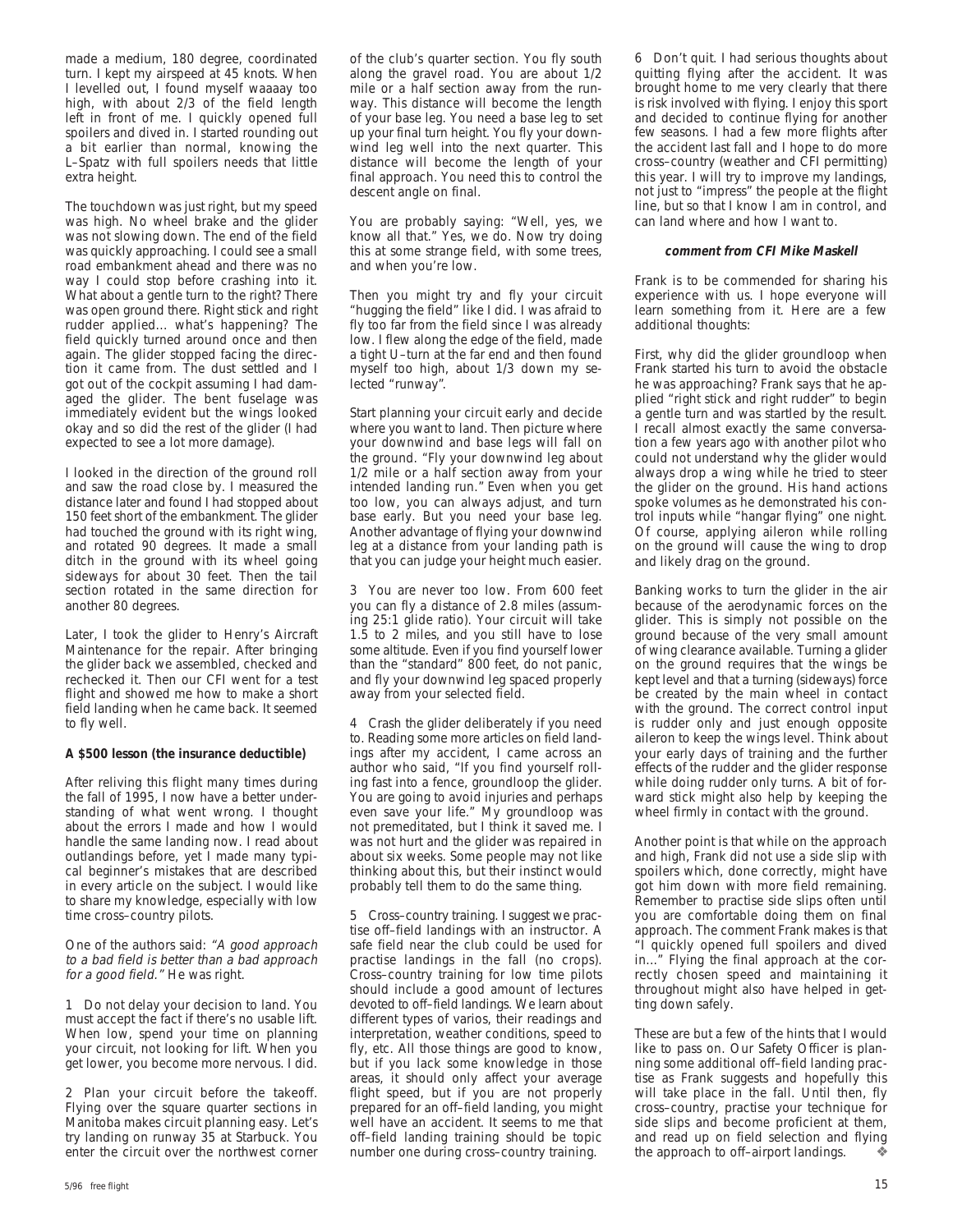# **hangar flying**

#### ✝ **Keith Pritchard**

Glider pilots are different from other people. We have had the privilege of fleeting freedom from earth's bonds. The diminutive size of our fraternity means that our many varied circumstances fade when our common link is shattered by a fatal accident.

Keith Pritchard loved his chosen passion of soaring. Originally a power pilot, Keith's love affair with aviation truly blossomed when he was introduced to soaring scarcely six years ago. As in his personal and business lives, Keith embraced his new found amour with commitment and enthusiasm. Many dedicated glider pilots shun towing as a burdensome chore — Keith would gladly take his turn with never a complaint. On more than one occasion, he would tow me aloft on one of those splendid mid–week afternoons in the "55" we both owned.

Keith was not only our club president but more importantly, a member and pilot who was respected by all. His contribution was not limited to just the normal club activities. The week before his death, Keith and his lifetime partner Maria hosted a gala party for all club members and spouses which was the delight of the '96 flying season. None of us could imagine the following weekend would be so tragically opposite.

The power wires which brought down Keith's sailplane in an off–field landing are a hazard we all face. A moment's lapse in concentration is possible for any of us, particularly when struggling to make it home after an afternoon's flying.

Keith's friendship, leadership, and skills are a memory we will always treasure. He now soars without our terrestrial limits.

#### **Paul Nelson**

#### **WORLD AIR GAMES**

The FAI is sponsoring the first international "Olympics" of aerosports, the "1st World Air Games", which will be held in Anadolu, Turkey in 1997. A fairly heavyweight group is busy moving the organization of the event along. This year, eleven test aerosport events (including a soaring competition) have been run as a dress rehearsal. Turkish TV channels have produced programs during these test games, assisted and advised by international air sport TV experts.

In 1997, the soaring event will be a one class contest with the PW5 World class sailplane. It is reported that top German pilot, Bruno Gantenbrink, has purchased a PW5 to compete there.

Air Sports International

#### ✝ **André Dumestre**

In the mid–sixties André, newly transferred to Calgary from his native France, quickly located the Cu Nim Gliding Club and brought with him a vitality and passion for flying. He also brought a Libelle 301 — an awesome example of sleek fibreglass and performance. He came to fly, and always left the field on the first available thermal for a new adventure in the Alberta skies.

In 1968 we lost our field at DeWinton to a land speculator purchase and thereafter flew from various fields in 1969. It was André who located the little known and almost forgotten airstrip on the Thompson Ranch at Black Diamond which has been our homebase since 1970. In the years that followed we grew and prospered while André returned to France where he embraced the latest trend, the motorglider.

Over the years he stayed in touch and in 1993 returned to Calgary from Thailand to complete a project he began there — a magnificent composite 25m span tandem seat motorglider. On the second test flight, while on his approach to land at Springbank airport, a sudden structural failure of the wing claimed his life. We feel the pain of his untimely death, and our heartfelt condolence goes to his family.

**Bruce Hea**

#### **CHECK OUT THE SAC WEBSITE**

http://www.pubnix.net/~rmacpher/sac.html

If you are on the Net and haven't had a look at the SAC homepage, it is time you did and you are missing some lively discussion! It is full of useful information, and SAC data is going there as a convenience to members as quickly as it can be converted. One of the services coming up will be to have all the usual SAC forms available there.

Some things you will find there are:

- e-mail directory of SAC members. Please add your address to the list and send in any corrections.
- SAC Supplies
- club directory. If your club has a new homepage, add it here.
- SAC roundtable interesting topics of discussion: the state of Canadian competition and the team selection process, are pilots from other clubs welcome at yours?, etc.

The FAI also has a web page with links to pages for each aerosport, new information, etc. The International Gliding Commission publishes meeting agendas, meeting minutes, and Sporting Code for gliders. The FAI is on the Net at:

http://www.fai.org/~fai/

## *SAC Conference & AGM*

*14-16 March 97*

*• All about soaring it ain't • you're in Vancouver, after all!*

*Hotel Georgia – right downtown \$89 (s/d) includes full breakfast*

*What workshops/seminars do you want? Will you do one for us? Help us make it memorable. registration – \$30 before 1 Feb*

*call Heidi Popp or Kalli Brinkhaus (604) 688-0831 fax 688-0834*

#### **the One Ton pillow** from page 4

process by which the structure was created and instituted. More correctly, it was the lack of due process — the lack of information and consultation — which concerned us most. Enough people however, wrote personal variations of the letter to cover every facet of our concerns. A generalized version was sent to SAC for national distribution to all members, and a copy was sent to the Aero Club of Canada for the information of other sport aviation groups.

**The future** I hope that, by the time you read this, we at Cu Nim will have resolved our airspace problem. Did the letter writing help? There is no question that Transport Canada's position changed along the way. Whether the letter writing helped, we don't know. It certainly didn't seem to hurt. After all, our letters to the Minister were really intended to achieve just one thing — to give us a higher profile! The squeaky wheel gets the grease. It appears that this is something that SAC has been lacking, at least in the airspace department.

However, many questions remain. We have not yet received any definitive answer to the "Why" of the structure. And how does this massive expansion of controlled airspace support Transport Canada's own policy to "revitalize recreational aviation in Canada"? Is this unilateral action an example of the partnership approach that was presented by Transport Canada at the Regina AGM? And finally, after having been overrun by this new airspace, and having HAD to work out agreements with the controllers — do we become another, albeit reluctant, "user" of controlled airspace for NavCan to bill?

And what about YOU? On October 11th, did your club suddenly acquire an airspace problem? I hope not. But I still urge you to get involved, because all it takes to change YOUR situation is the stroke of a pen. ❖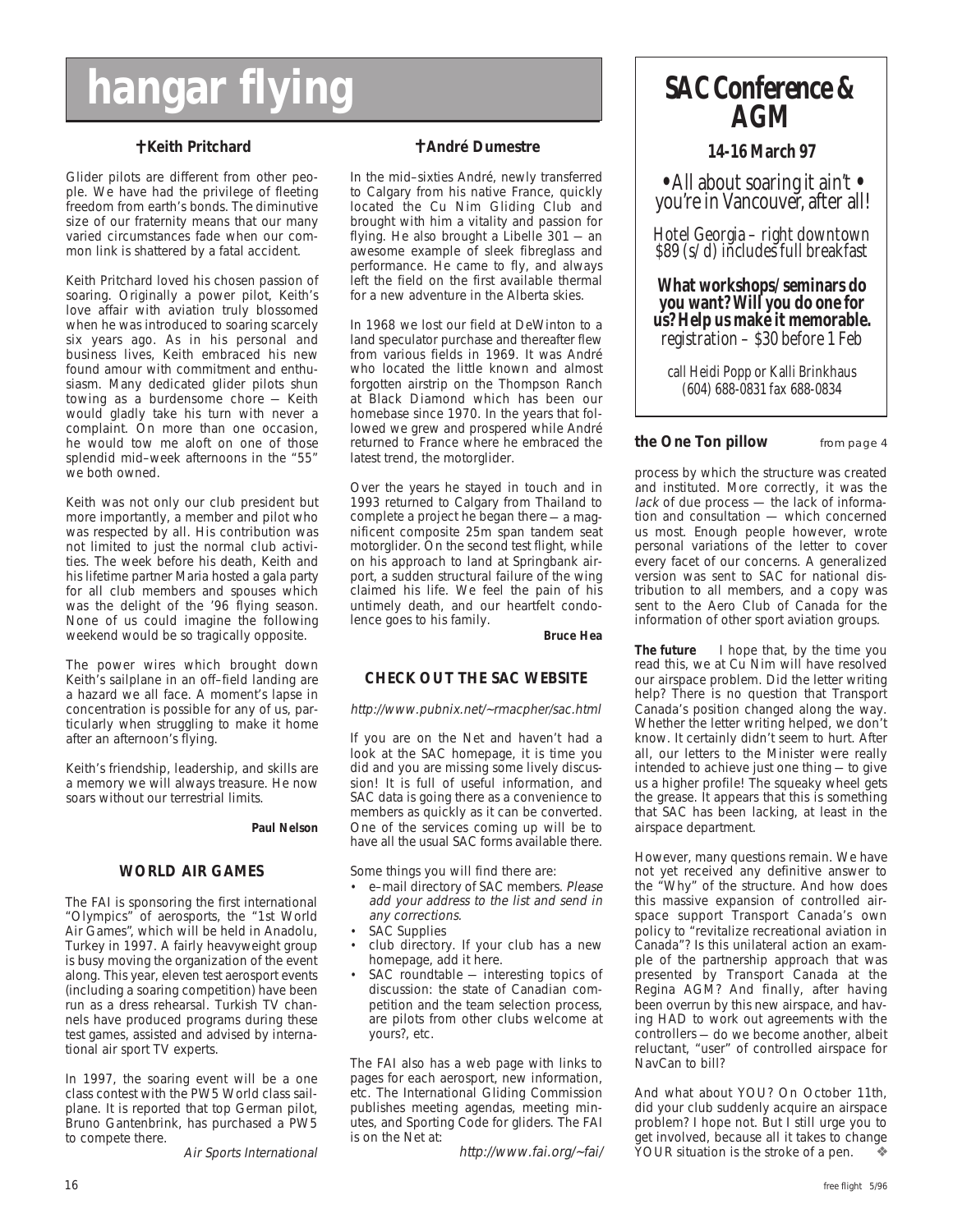#### **WESTERN INSTRUCTORS COURSE**

The SAC Western Instructors Course was recently concluded, having run from 14–20 July in Birch Hills, Saskatchewan. Hosted by the Prince Albert Soaring Club, this year's course was the best attended course in years with a total of 15 instructor candidates in attendance. The weather was reasonably cooperative and only two days were lost due to low stratus and drizzle. The course was run by Cu Nim CFI Terry Southwood, assisted by Edmonton's CFI, Jack Towers.

From my perspective as one of the instructor candidates, the course was a great success. We were flying two K7s on the winch and a Blanik L13 on aerotow. An interesting aspect was the cross–training taking place throughout the week. Pilots with primarily winch experience were aerotowing and those who aerotow at home were wearing out the winch. Had we got our hands on a bungee anything might have happened.

I must comment on the benefits of the course for those who may consider going in the future. I considered myself a competent pilot before I showed up in Birch Hills. Perhaps I was, but I know for sure that with Terry's help I have trodden on a number of bad habits that were creeping into my flying. I am speaking only for myself but I would hazard a guess that most others in attendance feel the same way. I would

strongly encourage anyone interested to attend a course. A few points of interest and acknowledgment. I hearby nominate Don Klassen of Prince Albert Soaring to conduct a national seminar on crew organization. Clearly he has rare talents in this area as evidenced by his ability to get his wife to retrieve the winch chute from the sewage pond where it landed after a cable break. Congrats go to Howard Loewen of Winnipeg for earning the highest score in the written exam (94%). My personal thanks go to Neil Gegenbauer for his help in establishing tape recording procedures (Neil was the youngest pilot there and flies with the VSA in Hope BC. Aside from a blank look if you refer to the horizon — he claims they don't have one - Neil is a gifted pilot and a pleasure to fly with.

Finally I offer my sincere gratitude to Terry for his tireless efforts - I know I speak for all in attendance. I can only guess how much effort he has put into the ground work to teach such a concise and involving course. It was fun! Terry has that rare ability to point out bad habits and make you like it. I would also like to thank all the PA boys for their enthusiastic efforts. I'm guessing that the host club always works harder than those from afar but I doubt that many do so with such good will and humour. I'll fly with you guys anytime.

#### **Mike Freeland**

Edmonton Soaring Club

#### **LIGHTNING STRIKE**

A Discus flown by Ken Sorenson was struck by lightning during the final contest day of the US Standard Class Nationals at Moriarity, New Mexico. The pilot was coming out of the first turn some 2000 feet below cloudbase when he was struck. He was not under a cloud but several were close by and it is supposed that it was hit by a cloud to cloud strike with Ken in the middle. At first he thought he had been in a midair — the canopy was gone and the controls were stiff. He was close to an airstrip and landed immediately without further incident.

The strike had gone through the nosehook and exited through the elevator and rudder. The bottom of the pilot's tennis shoes were black as were the outside of his socks but he didn't suffer any burns. He had a cut on his forehead, presumably from the canopy exploding. The instrument panel and all wiring and cables were completely destroyed. The controls were stiff, possibly due to flash welding of the control tubes to the bearings. There is also the great possibility that the hinges in the tail were damaged as there were black and yellow burn marks coming from the elevator and rudder gaps.

The Soaring Safety Foundation will be doing a complete investigation into the event and publishing the results.

from Sailplane Racing News



**The Rogues Gallery at the 1996 SAC Western Instructors Course** held at Birch Hills, SK. Standing l-r: Reg Adams (Edmonton), Neil Gegenbauer (Vancouver), Rob Lohmaier (Prince Albert), Dennis Mountford (PA), Dave Russell (PA), Terry Southwood (Course Director), Clarence Iverson (Saskatoon), Don Klassen (PA), Howard Loewen (Winnipeg), Neil MacKinnon (Winnipeg), Jeff Anderson (Cold Lake). Kneeling l–r: Keith Andrews (PA), Mike Freeland (Edmonton), Mike Newman (PA), Jack Towers (Asst Dir), Darrin Bitter (Regina), Todd Benko (Cold Lake).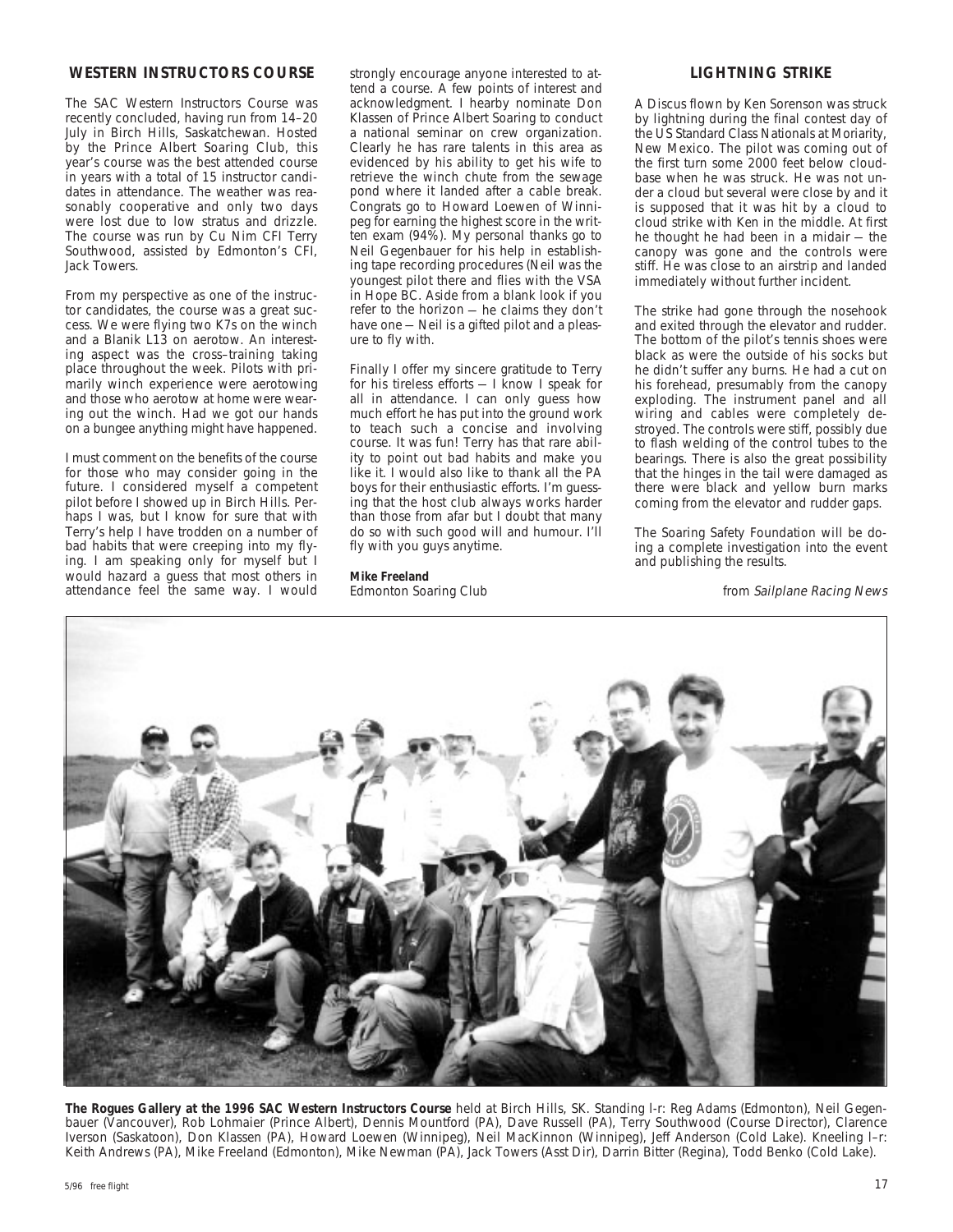#### **ONTARIO PROVINCIAL CONTEST A THREE DAY SUCCESS** | Kathy. I had to flag down passing pilots on

**HOSTED BY THE Toronto Soaring Club**<br>
during the August long weekend, all<br>
turns three objects and group supplied up twenty–three ships and crews survived unscathed due to the excellent organization of the event under the watchful eye of CD Larry Springford. The people at Toronto Soaring made us all welcome and literally gave us full run of the club.

The weather progressed from unstable with reasonable visibility on the first day to hot, hazy and humid on the last day with minimal visibility, but all three days were soarable and it was solely up to the pilots to get the most out of the PST handicapped tasks. The variety of planes was about as broad as one could imagine, but to my surprise, there were no lower performance sailplanes. Except for the HP-14 and -18, everything was fibreglass, five being SZD-55s. My ride was "HT", a G102 on loan from SOSA for which I am truly grateful.

Friday night saw everyone put up tents in the evening, swat mosquitoes and hide in the clubhouse to meet old friends and make new ones. When I left to get some sleep I couldn't get into my sleeping bag as some "friend" had sewn it shut. That set the tone for the unofficial contest which occurred during the wee hours.

On Saturday morning the forecast looked good enough for Larry to set a three hour task. With great anticipation we launched to a 13:50 start. I must admit some frustration here as I couldn't even find the club from the air due to the somewhat featureless terrain — familiarity was a definite bonus for those pilots who had been here before. I finally spotted the field about five minutes before the gate opened and spent the next few moments picking some landmarks to help me get home. Ulli Werneburg flew 250 kilometres and won the day with a speed of 84.1 km/h. I managed 88.8 kilometres to Mount Forest, and Shelburne, and came home early (finding the field easily this time) but my conservative decision cost me some points. Bless my crew though, they told me not to feel bad and that my finish looked "wicked". Some pilots performed finishes more wicked than mine (less than 50 feet) and got penalized — Larry was quite strict about finish heights.

Returning to my tent to retire that night, I discovered I had a sleeping bag problem: it was occupied by Eddy Hollestelle! Eddy flew the SOSA Citabria up to the contest and trusted my crew chief, Kathy Burany, to find a proper place for all his belongings which were in her car. It seems that Kathy thought I could use his company.

Sunday was an efficient repeat of Saturday. Gerry Bunder and Dean ran the ropes while our three towpilots got everyone up a few minutes earlier than the day before. Larry decreed a 3–1/2 hour PST and the weather seemed to support the decision. Jörg Stieber

toured 303 kilometres at 84 km/h to win the day. He used mostly streets and a low save near Arthur to get around his course. Most of the pack exceeded 200 kilometres. I took the opportunity to support local agriculture and landed at the Bessey Beef Farm near Belwood. Ron Bessey was a gracious farmer as he offered me a beer and apologized for the condition of his pool. While we were derigging, we saw Hans Berg scrape out of the hole that I couldn't get out of, and Ron said, "Isn't that what you were supposed to do?" "Yes, but I really only wanted to go 93 kilometres today." My crew also informed me that my contest letters were Hotel Tango and not "Horny Toad". Apparently Larry was at a loss for words when I called in my start time and he took half a minute to call back. My crew chief had previously mentioned to Larry that my secret radio name was "Hot Tamale", and after some discussion they thought the new phonetics were much better. On Day Three I was Hotel Tango again.

Sunday night a flock of us went to Mount Forest to sample the local cuisine. There was much talk about "Oh, I should have done this better" and "I thought I had enough height to get there". I kept my ears open as much as possible, but flying chat was being drowned out with, "Why don't you try the wings?" "You know, I think I'll have the wings." "Are you going to have wings? I hear they're good!" "I know, let's have wings." Later, the night's antics were fun for those of us stupid enough to stay up. At least my sleeping bag worked, but my car was nowhere to be found.

Monday had us sweating profusely while rigging and washing. The morning sounding promised a 5000 foot cloudbase with nine knot thermals. Larry thought that making the first two turnpoints of Arthur and Shelburne mandatory would help the less experienced pilots tag along and learn from the more experienced ones. Cloudbase varied, but it was only 3200 agl on average. The thermals weren't nine knots either. The task was revised downwards to two hours, and the mandatory turnpoints were scrubbed due to poor visibility. I found a good thermal and by the time I turned once, four gliders rushed in. By the completion of my second revolution, another three had joined us. However, the gaggles were orderly and there were few intrusions. Jörg and Ed Hollestelle Sr. both flew 151 kilometres to finish in top place for the day.

Towards Mount Forest I had the pleasure of flying abreast of "LC", SOSA's Twin Grob piloted by Lorraine and Charles Gower. I shot my turnpoint and headed back feeling a bit uncomfortable about the visibility and conditions. I landed out three miles west of the field. The field was good and despite a tailwind component, the rollout was short and uneventful. My cellular phone died halfway through my giving directions to

the radio to finish the message, but I was retrieved in good time by Kathy and Pat Templeton and returned for the closing ceremonies.

I was going to have a shower but the supersoakers and buckets of water relieved me of that decision. When I went to change into some dry clothes, my tent had been emptied and my last pair of briefs were starched stiff and stuck to the fence. The contest seemed full of surprises!

The closing ceremonies were short but thanks and praise went to Larry, Kathy (also acting as Assistant CD), Steve Liard (photo developing), Colin Bantin (scoring), the towpilots and the Toronto Soaring Club. I'd like to personally thank Kathy for her excellent crewing and moral support along with Andrea Kuciak, Peter Vados, and to Gerry Bunder and Pat Templeton who helped retrieve me.

Jörg Stieber won first place followed by Ulli Werneburg and Wilfried Krueger. SOSA's Carsten Schraeder won "Best Novice Performance" (he flew his Diamond Goal in July). I think he'll be hot on the heels of Jörg and the other top pilots in the near future. Below is a summary of the final results. The numbers speak for themselves, but I'd like to add that I thoroughly enjoyed myself and I learned quite a lot. I was a little disappointed with my performance on the whole, but as Kerry Kirby said, if I'd spend half the time flying cross–country as I do instructing, it would have been a different story. The Grob was a nice departure from the 1–26 I flew in the Provincials last year. This year I managed to start all three days, finish once, landout twice and I got to compete with Canada's top pilots. Who knows, maybe I'll end up at the other end of the list in a few years!

#### **Mike Morgulis** SOSA

#### **RESULTS SUMMARY** 1996 Ontario Provincials

| 1  | Stieber, Jörg      | LS4               | 2680 |
|----|--------------------|-------------------|------|
| 2  | Werneburg, Ulli    | ASW-20            | 2666 |
| 3  | Krueger, Wilfried  | LS6               | 2458 |
| 4  | Bonnière, Nick     | ASW-20            | 2396 |
| 5  | Hollestelle, Ed    | SZD-55            | 2299 |
| 6  | Devries, Calvin    | HP-14             | 1898 |
| 7  | Grant, Ian         | LS4               | 1883 |
| 8  | Bantin, Colin      | SZD-55            | 1880 |
| 9  | Hunkeler, Fred     | Std Jantar        | 1738 |
| 10 | Freyett, Jim       | Libelle 301       | 1686 |
| 11 | Berg, Hans         | Std Cirrus        | 1567 |
| 12 | Juergensen, Hans   | ASW-20            | 1540 |
| 13 | Kirby/Toplis       | Jantar 2          | 1470 |
| 14 | Rumpf, Udo         | HP-18             | 1430 |
| 15 | Springford, Dave   | ASW-20            | 1342 |
| 16 | Keith, Chuck       | SZD-55            | 1299 |
| 17 | Gower, C & L       | <b>Twin Astir</b> | 1126 |
| 18 | Schraeder, Carsten | Hornet            | 1088 |
| 19 | Nelson, Paul       | SZD-55            | 1017 |
| 20 | O'Hanlan, Tim      | Jantar 2          | 979  |
| 21 | Longhurst, Richard | SZD-55            | 949  |
| 22 | Coulson, Tom       | Mosquito          | 380  |
| 23 | Morgulis, Mike     | Astir             | 324  |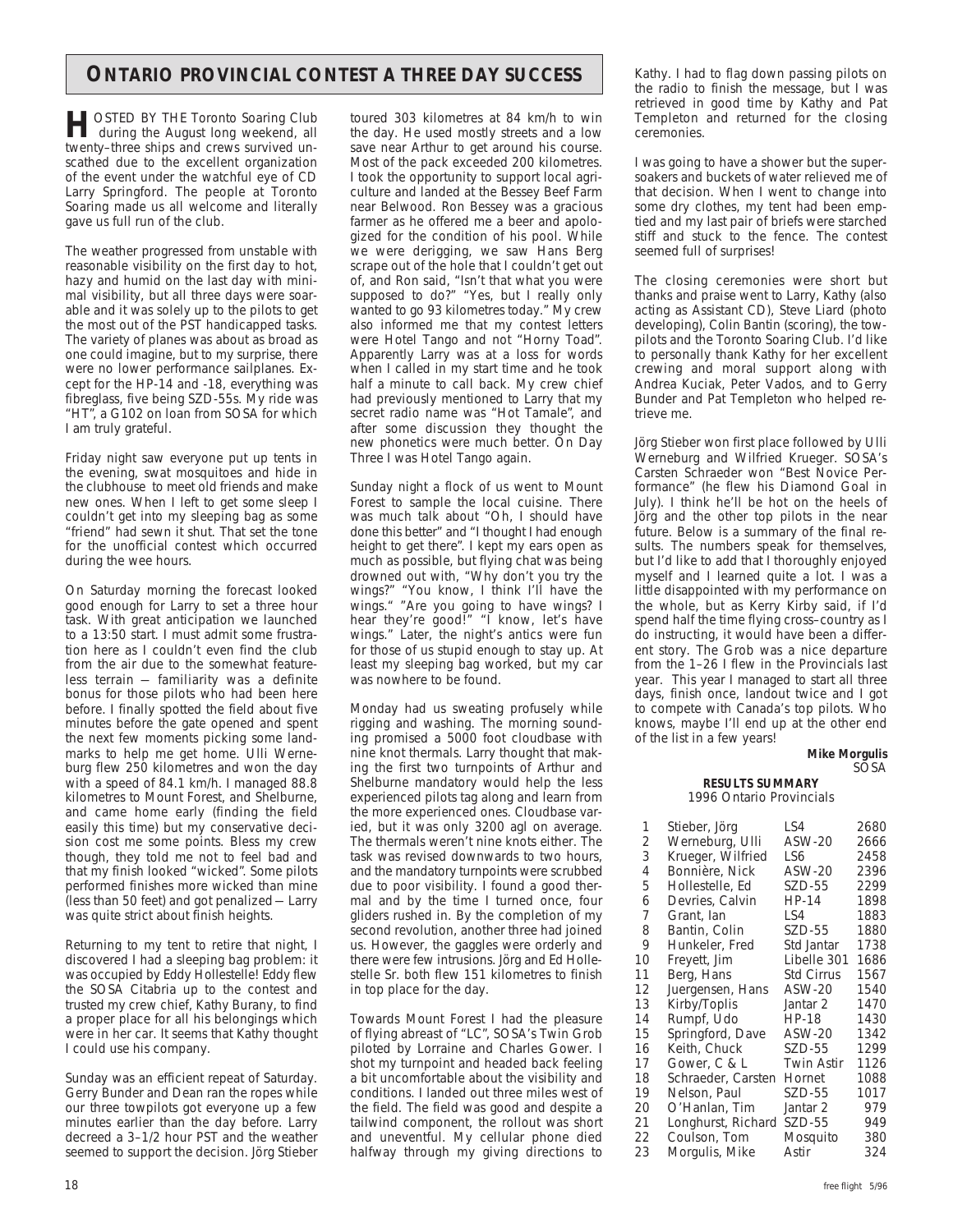

## R E N A I S S A N C E

A E R O N A U T I C S A S S O C I A T E S

AMO 155–93

Renaissance Aeronautics Associates is pleased to announce the appointment of

## **ED HOLLESTELLE, Jr**

#### **MANAGER – Training and Engineering Development**

bringing to the RAA team his years of accomplishment and international experience in sailplane composite repair.

RAA provides complete inspection, maintenance, repair, modification, and refinishing to all aircraft types. We can provide repair design, STAs, metal to metal and advanced composite structural modification or glider repair. Contact RAA for your personal requirements or for your club fleet maintenance needs.

#### **ADVANCED COMPOSITES TRAINING**

RAA will soon be opening an international facility for training on the design, manufacture, maintenance, repair, and modification of advanced composite structures. On–site residency programs, for as little as \$55/day, include accommodation, meals, and recreational activities! Call for details.

> Wilson J. Boynton, CET, president RAA Bldg #90, Centralia Airport, Huron Park, ON N0M 1Y0 tel 1-800-817-5545 or (519) 228-7114, fax (519) 228-7015

> > 1997 SSA calendar ad here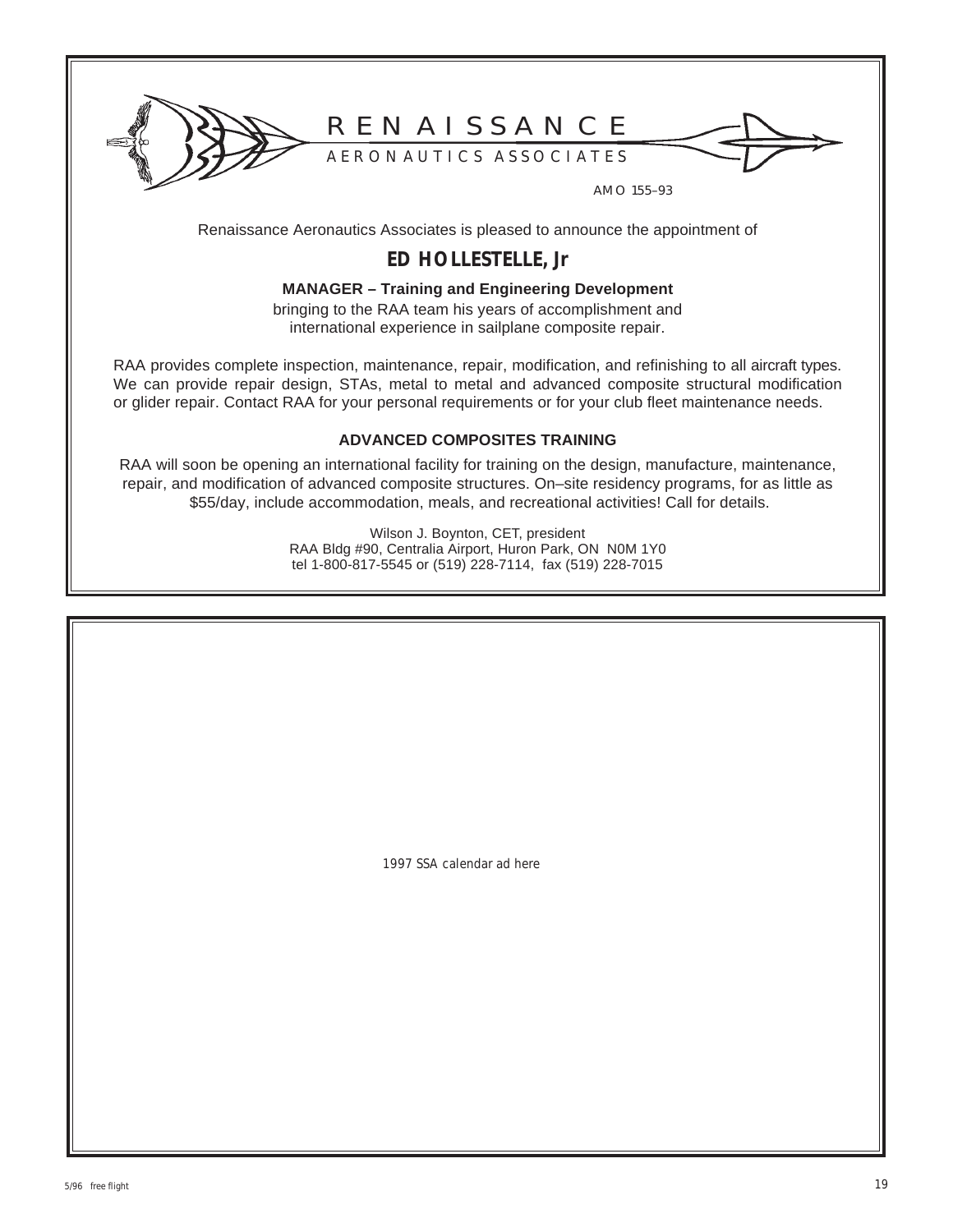#### **A Rookie at the Nats** from page 10

I veered to the north to follow a river bank, hoping to find anything that might kick off a thermal. Several miles ahead a small, wispy cu was beginning to form and I put the nose down. Arriving about three minutes later, I pulled up to find nothing!

My stress level was climbing as the altimeter was falling. The bottom really fell out of my emotional bucket as a wave of pilots started to radio "five miles out". The other classes were finishing in a pack, and the pack had somehow given me the slip. How could 16 aircraft get by unnoticed? I shook my head, gritted my teeth, and swore that I was going to finish the task. I continued my small course deviations to overfly hills, river banks, concentrations of dark fields, working anything that might be giving lift. I let myself drift downwind in zero sink here, gained 100 feet thermalling there. I struggled and fought, and by 18:10 the GPS said I was within 10 nautical miles of Red Deer. I was going to be late; I was probably going to land out as well. At 1400 feet agl, with a tailwind, the computer said I could reach Red Deer — if I removed all of my safety margin for the circuit. Ahead was a large hill blocking any view of the approach to the airport. On the other side, I knew there was a four lane freeway, two sets of high tension power lines, railroad tracks and lots of trees. I let myself drift downwind while circling in some very weak lift over a hilltop.

I tried to recheck the numbers in the final glide calculation in my head, but all I could think about was the accident on day one. I flew over a good looking field and scouted out an approach before dropping the gear at 800 feet and flying a circuit to an un-

**SAC Directors & Officers**

**PRESIDENT & QUEBEC Zone** Pierre Pepin (1995) 590 rue Townshend St–Lambert, QC J4R 1M5 (514) 671-6594 (H) (514) 761-7015 (B) (514) 7618-3637 (F)

**VP & PACIFIC Zone** Harald Tilgner (1996) 50090 Lookout Rd, RR2 Chilliwack, BC V4Z 1A5 (604) 858-4312 (H) (604) 521-5501 (club)

**ATLANTIC Zone** Karl Robinson (1995) 615 Lakeview Avenue Sackville, NS B4E 3B8 (902) 865-5352 (H) (902) 455-8635 (F) *karl@chebucto.ns.ca*

**ONTARIO Zone** Richard Longhurst (1995) 100 – 1446 Don Mills Road Don Mills, ON M3B 3N6 (416) 391-2900 (H) (416) 391-3100 ext 250 (B) (416) 391-2748 (F)

**PRAIRIE Zone** Howard Loewen (1996) 233 Lamont Boulevard Winnipeg, MB R3P 0E8 (204) 489-1148 (H) (204) 489-3086 (F) *loewenhw@mbnet.mb.ca*

**ALBERTA Zone** John Broomhall (1996) 1040 - 107 Street Edmonton, AB T6J 6H2 (403) 438-3268 (H)  $(403)$  423-4730 $(B)$ (403) 423-4734 (F) *jbroomhall@shl.com*

**Director–at–Large** Hal Werneburg (1995) 24 Sierra Morena Way SW Calgary, AB T3H 3C3 (403) 686-6620 (H) (403) 252-8803 (B) (403) 253-6803 (F) *rhull@acs.ucalgary.ab.ca*

**Director–at–Large** (1996) vacant

**Executive Director & Treasurer** Jim McCollum 6507 Bunker Road Manotick, ON K4M 1B3 (613) 692-2227 (H) (613) 829-0536 (B) (613) 829-9497 (F) *sac@comnet.ca*

eventful landing. Stepping out of the cockpit, I took a picture of the tail, and sat on the ground feeling physically and emotionally drained. I had put everything I had into this flight, and came up short. I glanced at my watch, and then at the GPS. Time: 18:24; almost five hours in the air. Distance remaining to goal: 5.68 nautical miles.

Keith, my partner, showed up in short order with the trailer in tow and a big grin on his face. He told me the reason I never saw anyone after Stettler was because the task committee changed the task for the 15m and Standard classes on the grid after I launched. Several of the neighbours showed up to watch us derig and, to add insult to injury, it started to rain as soon as we opened the trailer. After a deduction for being overtime, I am credited with 265 kilometres for the day. With no speed points, this is good enough for seventh place, keeping Team 54 still in fourth place overall.

#### **The Letdown**

July 2-4 I'm relieved that it's Keith's turn to fly again as I am too tired to get back into the cockpit. The weatherman is calling for an inversion to spoil the fun. He says it will be great tanning weather, though. We rigged, we gridded, we sweated, we waited. He is bang on. In the end, the day is scrubbed, as were the next two days, due to the deepening inversion. The contest is over, our fourth place finish stands. An anticlimactic finish, to be sure, but Keith and I are both satisfied that we have finished our first major contest without pranging anything, and we have learned a lot by doing it.

Many thanks to the entire Cold Lake crew for a superbly organized contest. I know that the 1996 Nationals set a standard that will be hard for other clubs to match will be hard for other clubs to match.

#### **Committees**

**Air Cadets** Bob Mercer Box 636 Hudson, QC J0P 1H0 (514) 458-4627 (H)

#### **Airspace**

Bill Green 2181 West 22 Avenue Vancouver, BC V6L 1L4 (604) 737-1136 (H) (604) 886-8981 (cottage)

**Contest Letters** Robert Binette 5140 St–Patrick Montreal, QC H4E 4N5 (514) 849-5910 (H) (514) 362-7363 (B) (514) 362-7365 (F)

**FAI Awards** Walter Weir 3 Sumac Court Burketon RR 2 Blackstock, ON L0B 1B0 (905) 263-4374 (H) *walter.weir@canrem.com*

**FAI Records** Dave Hennigar 404 Moray Street Winnipeg, MB R3J 3A5 (204) 837-1585 (H)

**Flt Training & Safety** Ian Oldaker, RR1 Limehouse, ON L0P 1H0 (905) 877-1581 (H) (905) 823-9060 ext 4526 (B) (905) 823-8006 (F) *Oldaker@spkb.candu.aecl.ca* Mbrs: Ken Brewin (Safety) Geo. Eckschmiedt Fred Kisil (Training) Marc Lussier Paul Moggach Richard Officer Karl Robinson Terry Southwood

#### **Free Flight** Tony Burton Box 1916 Claresholm, AB T0L 0T0 (403) 625-4563 (H&F) *free-flt@agt.net*

**Historical** Ulli Werneburg 1450 Goth Avenue Gloucester, ON K1T 1E4 (613) 523-2581 (H&F)

**Insurance** Richard Longhurst 100 – 1446 Don Mills Road Don Mills, ON M3B 3N6 (416) 391-2900 (H) (416) 391-3100 ext 250 (B) Doug Eaton

**Medical** Dr. Peter Perry 64 Blair Road Cambridge, ON N1S 2J1 (519) 623-1092 (H) (519) 740-6547 (B)

#### **Meteorology** Bernie Palfreeman 266 Place de Brullon Boucherville, QC J4B 2J9 (514) 655-5935 (H)

**Radio & Comm** David Morgan 223 Pump Hill Rise SW Calgary, AB T2V 4C8 (403) 252-3717 (H)

**Sporting** Charles Yeates 110 - 105 Dunbrack Street Halifax, NS B3M 3G7 (902) 443-0094 (H) *yeatesc@ra.isisnet.com* Mbrs: Tony Burton *free-flt@agt.net* George Dunbar

*dunbar@freenet.calgary.ab.ca*

#### **Statistics**

Randy Saueracker 1413 – 7 Avenue Cold Lake, AB T0A 0V2 (403) 639-4049 (H)  $(403)$  594-2444 $(B)$ 

**Riding the Bronc** from page 14

**Repeat/reassess** Option 2 looks the best. The turbulence keeps on decreasing the further we fly away from the mountain. The fam is still enjoying the bucking ride. I prepare him for the possibility that I may elect to land in the grain field. Nothing seems to dampen his enthusiasm. Fortunately, I can concentrate on flying the sailplane.

**Situation** On final, lined up for runway 02, airspeed at 80 knots. We are high and making slow progress over the ground.

**Option** Land in the grain or continue on to the runway.

**Action** I maintain 80 knots until we are just a few feet above the swaying grain. By slowly trading airspeed for altitude, I'm able to hold off until the grass runway is underneath. Time to set her down. Flying does not stop even though we are at rest. Now the wind helps propel the ground personnel who are coming to hold us down. Our rodeo is over.

The rapidity with which a situation can change serves to underscore the necessity to be mentally ahead of the situation in real time. The first priority was to fly the sailplane. Fortunately, the prelanding checks had been completed well in advance of encountering the extreme turbulence and the passenger was well secured. In addition, by explaining in a reassuring voice what was happening, and what to expect, the passenger remained calm. Consequently, the passenger did not add further stress to the situation. The second priority was to keep considering one's options and acting on the best perceived option, before running out of ideas and altitude. of ideas and altitude.

> (403) 594-4977 (F) *ifs@ccinet.ab.ca*

#### **Technical**

Paul Fortier RR2, Mountain, ON K0E 1S0 (613) 989-1369 (H&F[call 1st]) *ae605@freenet.carleton.ca* Chris Eaves Herb Lach Glenn Lockhard

#### **Trophy Claims**

David McAsey 47, 2300 Oakmoor Dr SW Calgary, AB T2V 4N7 (403) 281-7962 (H) (403) 281-0589 (B&F) *mprsoar@agt.net*

#### **World Contest** vacant

**Publicity** vacant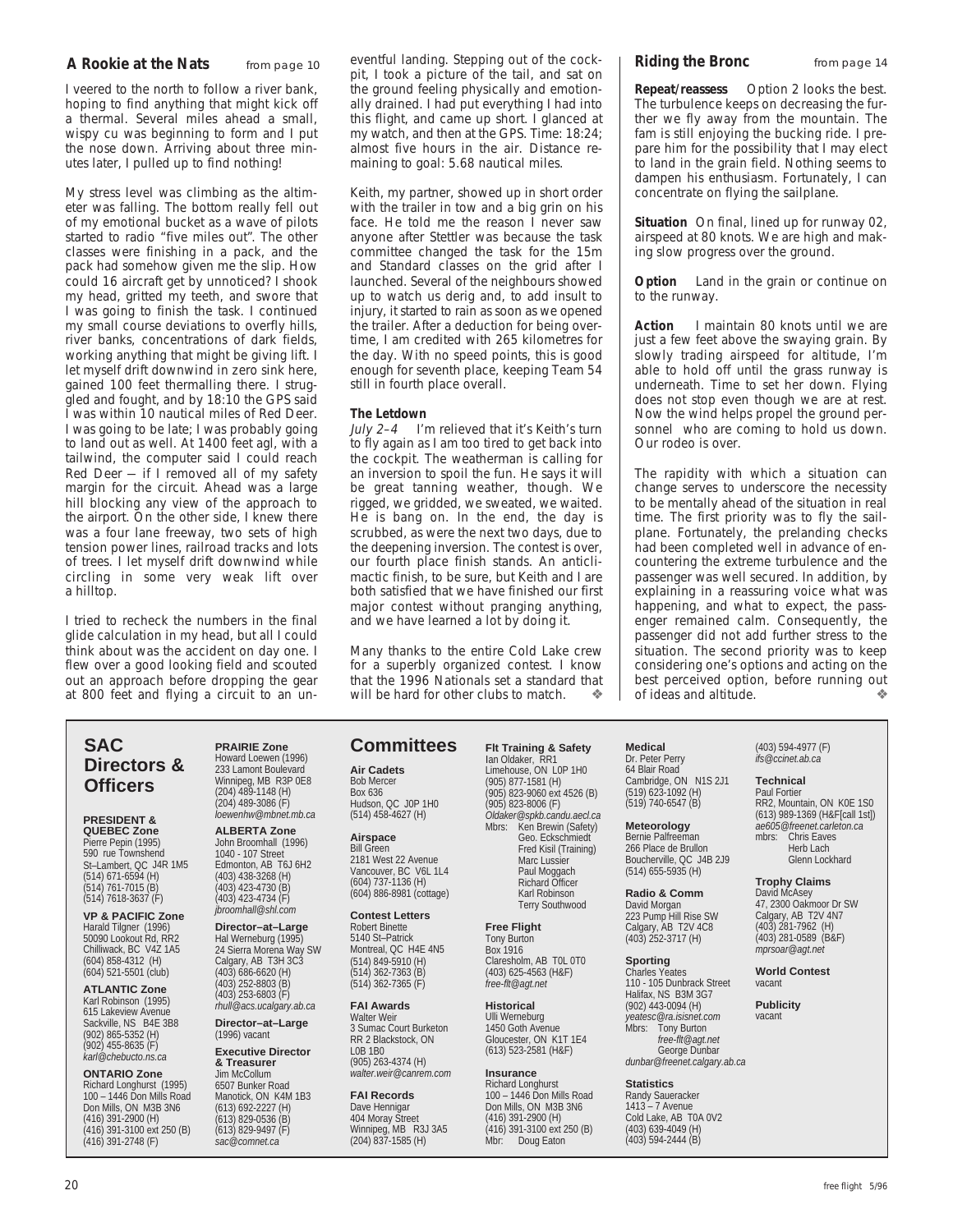#### **Low thermalling ...** from page 13

resist the bank angle required partly because of an unfounded fear of steep turns. The result is a turn with an inadequate bank angle causing the glider to overshoot the landing area. The pilot perceives the glider will not turn quickly enough, but fearing a steeper bank angle will instinctively press on the rudder in a futile, desperate attempt to turn the glider more quickly.

Before this has happened, the glider is already lower than desired and being flown too slowly. The skidding turn that results from the over–ruddered turn causes the glider to descend even faster. The hapIess (hopeless) pilot will instinctively resist the increased descent rate with even more back stick pressure.

The skidding turn causes an increasing bank angle which the pilot resists with opposite aileron pressure, and the combination repeats itself over and over until the glider pilot is holding the controls as required to perform a spin. It all happens very quickly.

If the above scenario occurs during low level turbulence caused by wind gradient, wind shear, or other turbulence, the results can occur even more easily. Preventing stall/ spin accidents during landings include the following:

- Use good judgement to arrive in the landing pattern at a proper altitude.
- Raise the pattern altitude in windy/ turbulent conditions.
- Use proper spacing during the downwind leg.
- Fly a constant, appropriate speed.
- Keep the yaw string straight and the airspeed constant during all turns.
- Plan the landing pattern so you are above wind gradient/turbulence when turning onto final.
- Always be high enough.
- Avoid turning onto base leg too early.
- Avoid buttonhook landing pattems.



Operating daily April to October in Pemberton, BC

- excellent mountain scenery with thermals to 12,500 feet
- camp at the airport, B&B, or stay in Whistler
- area offers a wide variety of summer activities

#### **Glider rentals: L-13 Blanik, L-33 Solo Instruction: glider pilot courses or book a number of lessons**

For more information, ph (604) 894-5727, fax (604) 894-5776 e-mail: jwatson@mountain-inter.net



Easy to fly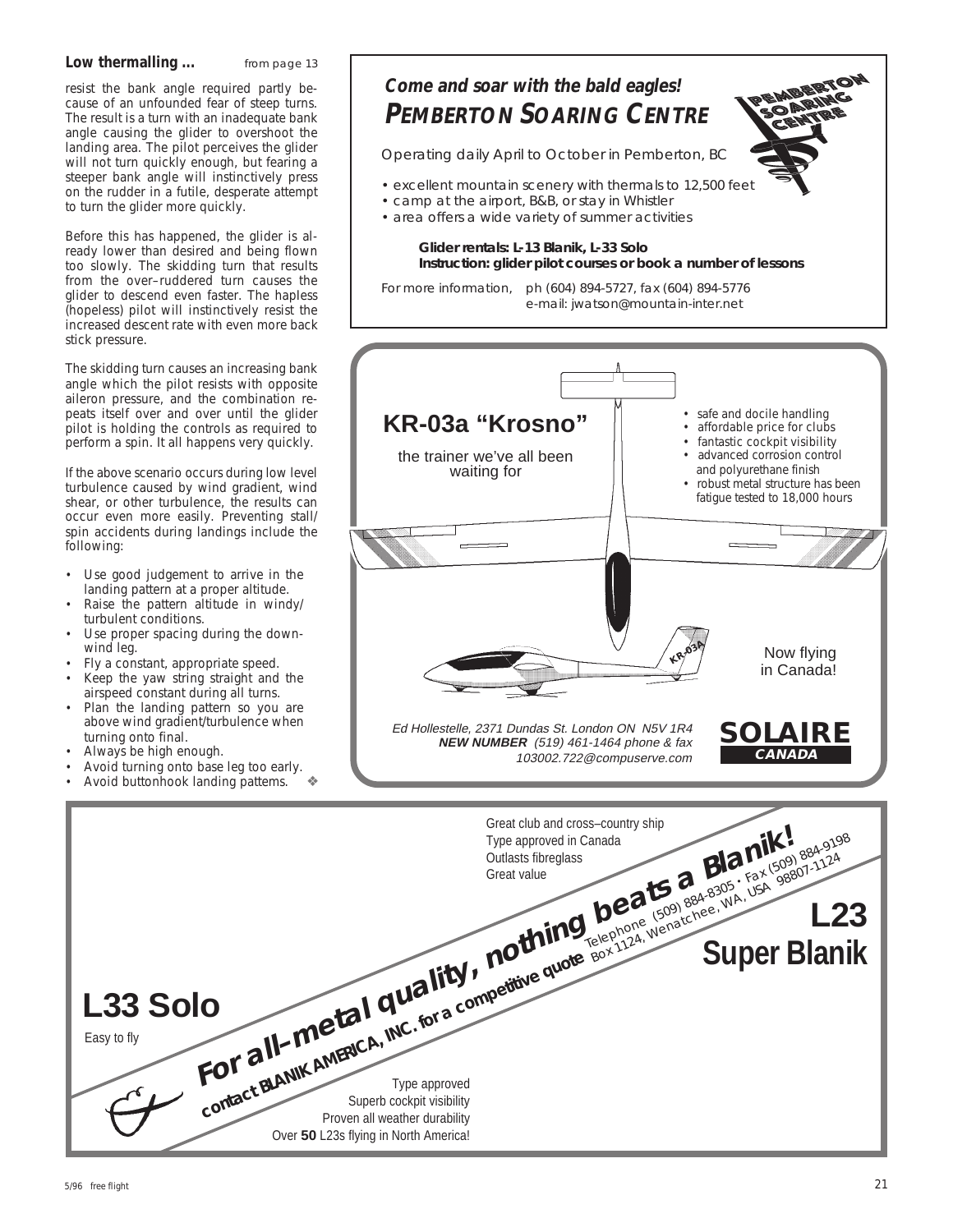## **FAI badges**

#### **Walter Weir**

3 Sumac Court Burketon, RR2, Blackstock, ON L0B 1B0 (905) 263-4374 email waltweir@inforamp.net

The following badge legs were recorded in the Canadian Soaring Register during the period 1 June to 1 Sept 1996.

| <u>JUANING INCLUSION CONTINUES DENOUS INJUITE TO A JEPTE 1770.</u>                                                                                                        |                                                                    |                                                                |                                                                                        |                                                                                                                      |                                                                                                                               | <b>Richardson Greenshields</b>   |                         |                                           |                                                                                                                                            |
|---------------------------------------------------------------------------------------------------------------------------------------------------------------------------|--------------------------------------------------------------------|----------------------------------------------------------------|----------------------------------------------------------------------------------------|----------------------------------------------------------------------------------------------------------------------|-------------------------------------------------------------------------------------------------------------------------------|----------------------------------|-------------------------|-------------------------------------------|--------------------------------------------------------------------------------------------------------------------------------------------|
| <b>GOLD BADGE</b><br>275 Harald Tilgner                                                                                                                                   | Vancouver                                                          |                                                                |                                                                                        |                                                                                                                      |                                                                                                                               |                                  | camera ready ad         |                                           |                                                                                                                                            |
| <b>SILVER BADGE</b><br>872 Neil Gegenbauer<br>873 Richard Noel                                                                                                            | Vancouver<br>Quebec                                                |                                                                |                                                                                        |                                                                                                                      |                                                                                                                               |                                  |                         |                                           |                                                                                                                                            |
| DIAMOND GOAL (300 km goal)<br>Harald Tilgner                                                                                                                              | Vancouver                                                          | 302.7 km Ka6E                                                  |                                                                                        | Invermere, BC                                                                                                        |                                                                                                                               |                                  |                         |                                           |                                                                                                                                            |
| GOLD DISTANCE (300 km)<br>Harald Tilgner                                                                                                                                  | Vancouver                                                          | 302.7 km Ka6E                                                  |                                                                                        | Invermere, BC                                                                                                        |                                                                                                                               |                                  |                         |                                           |                                                                                                                                            |
| SILVER ALTITUDE (1000m gain)<br>Neil Gegenbauer<br>Jan Mensink<br><b>Troy Yee</b><br>Andrea Kuciak                                                                        | Vancouver<br>Vancouver<br>Vancouver<br>SOSA                        | 2130 m<br>2220 m<br>1610 m<br>1310 m                           | ASW20CL<br>Blanik L-23<br>Blanik L-23<br>$1 - 26$                                      | Ephrata, WA<br>Pemberton, BC<br>Pemberton, BC<br>Rockton, ON                                                         |                                                                                                                               |                                  |                         |                                           |                                                                                                                                            |
| SILVER DURATION (5 hours)<br>Jan Cina<br>Andrew Parker<br>Pierre Brousseau                                                                                                | SOSA<br>SOSA<br>Quebec                                             | 5:27h<br>5:52 h<br>5:20h                                       | Blanik L-13<br>Blanik L-13<br>Ka6E                                                     | Rockton, ON<br>Rockton, ON<br>St Raymond, PQ                                                                         |                                                                                                                               |                                  |                         |                                           |                                                                                                                                            |
| SILVER DISTANCE (50 km)<br>Neil Gegenbauer<br><b>Richard Noel</b><br>Calvin Gillett                                                                                       | Vancouver<br>Quebec<br>London                                      |                                                                | 133.0 km ASW20CL<br>91.6 km Grob G102<br>59.5 km SGS 1-34                              | Golden BC<br>St Raymond PQ<br>Fmbro ON                                                                               |                                                                                                                               |                                  |                         |                                           |                                                                                                                                            |
| C BADGE (1 hour flight)<br>2513 Jan Mensink<br>2514 Troy Yee<br>2515 Robert McRae<br>2516 Andrea Kuciak<br>2517 Lorraine Gower<br>2518 Ross McEwen<br>2519 David Robinson | Vancouver<br>Vancouver<br>York<br>SOSA<br>SOSA<br>Montreal<br>York | 2:28h<br>2:10h<br>1:34 h<br>3:41h<br>1:41 h<br>1:36 h<br>1:03h | Blanik L-23<br>Blanik L-23<br>$1 - 26$<br>$1 - 26$<br>$1 - 26$<br>$1 - 26$<br>$2 - 33$ | Pemberton, BC<br>Pemberton, BC<br>Arthur East, ON<br>Rockton, ON<br>Rockton, ON<br>Hawkesbury, ON<br>Arthur East, ON | 2520 Katalin Kocsis<br>2521 Koroly Kocsis<br>2522 Robert Desjardins<br>2523 Andrew Parker<br>2524 Guillaume Carpentier Quebec | COSA<br>COSA<br>Montreal<br>SOSA | 2:28h<br>5:52 h<br>1:42 | Blanik L-13<br>Blanik L-13<br>Blanik L-13 | (Hungarian Silver C, now Canadian citizen)<br>(Hungarian Silver C, now Canadian citizen)<br>Hawkesbury ON<br>Rockton, ON<br>St Raymond, PQ |

#### SAC SUPPLIES FOR CERTIFICATES AND BADGES **ARTICLES ACVV POUR CERTIFICATS ET INSIGNES**

|    | FAI 'A' badge, silver plate pin<br>FAI 'B' badge, silver plate pin<br>SAC BRONZE badge pin (available from your club)                                                                                                                       | \$6.00<br>\$6.00<br>$(12$ for \$55) \$ 6.00 | Insigne FAI 'A', plaqué argent<br>Insigne FAI 'B', plaqué argent<br>Insigne ACVV BRONZE (disponible au club)                                                                                                                                                   |
|----|---------------------------------------------------------------------------------------------------------------------------------------------------------------------------------------------------------------------------------------------|---------------------------------------------|----------------------------------------------------------------------------------------------------------------------------------------------------------------------------------------------------------------------------------------------------------------|
| 4  | FAI 'C' badge, cloth, 3" dia.                                                                                                                                                                                                               | \$6.00                                      | Insigne FAI 'C', écusson de tissu, 3" dia.                                                                                                                                                                                                                     |
| 5  | FAI SILVER badge, cloth 3" dia.                                                                                                                                                                                                             | \$6.00                                      | Insigne FAI ARGENT, écusson de tissu, 3" dia.                                                                                                                                                                                                                  |
| 6  | FAI GOLD badge, cloth 3" dia.                                                                                                                                                                                                               | \$6.00                                      | Insigne FAI OR, écusson de tissu, 3" dia.                                                                                                                                                                                                                      |
|    | FAI 'C' badge, silver plate pin                                                                                                                                                                                                             | \$5.00                                      | Insigne FAI 'C', plaqué argent                                                                                                                                                                                                                                 |
| 8  | FAI SILVER badge, pin                                                                                                                                                                                                                       | \$45.00                                     | Insigne FAI ARGENT                                                                                                                                                                                                                                             |
| 9  | FAI GOLD badge, gold plate pin                                                                                                                                                                                                              | \$45.00                                     | Insigne FAI OR, plaqué or                                                                                                                                                                                                                                      |
|    | Items 4-12 ordered through FAI awards chairman                                                                                                                                                                                              |                                             | Les articles 4-12 sont disponibles au président des prix de la FAI                                                                                                                                                                                             |
|    | Items 10, 11 not stocked - external purchase approval given                                                                                                                                                                                 |                                             | Les articles 10, 11 ne sont pas en stock – permis d'achat externe                                                                                                                                                                                              |
| 10 | FAI GOLD badge 10k or 14k pin                                                                                                                                                                                                               | change                                      | Insigne FAI OR, 10k ou 14k                                                                                                                                                                                                                                     |
| 11 | FAI DIAMOND badge, 10k or 14k pin and diamonds                                                                                                                                                                                              |                                             | Insigne FAI DIAMAND, 10k ou 14k et diamands                                                                                                                                                                                                                    |
| 12 | FAI Gliding Certificate (personal record of badge achievements)                                                                                                                                                                             | \$10.00                                     | Certificat FAI de vol à voile (receuil des insignes)                                                                                                                                                                                                           |
|    | Processing fee for each FAI application form submitted                                                                                                                                                                                      | \$15.00                                     | Frais de services pour chaque formulaire de demande soumis                                                                                                                                                                                                     |
| 13 | FAI badge application form (also stocked by club)                                                                                                                                                                                           | n/c                                         | Formulaire de demande pour insignes (aussi disponible au club)                                                                                                                                                                                                 |
| 14 | Official Observer application form (also stocked by club)                                                                                                                                                                                   | n/c                                         | Formulaire de demande pour observateur officiel (aussi disponible au club)                                                                                                                                                                                     |
| 15 | SAC Flight Trophies application form (also stocked by club)                                                                                                                                                                                 | n/c                                         | Formulaire de demande pour trophées de vol de l'ACCV (aussi disp. au club)                                                                                                                                                                                     |
| 16 | FAI Records application form                                                                                                                                                                                                                | n/c                                         | Formulaire de demande pour records FAI                                                                                                                                                                                                                         |
| 17 | Flight Declaration form (also stocked by club) per sheet                                                                                                                                                                                    | n/c                                         | Formulaire de déclaration de vol par feuille (aussi disponible au club)                                                                                                                                                                                        |
| 18 | SAC quide "Badge and Records Procedures", ed. 6                                                                                                                                                                                             | \$5.00                                      | ACVV quide des procédures pour FAI certificats et insignes (éd.6 anglais)                                                                                                                                                                                      |
| 19 | FAI Sporting Code, Section 3, Gliders, 1995<br>now available from SAC National Office                                                                                                                                                       | \$10.00                                     | FAI Code Sportif, Section 3, Planeurs, 1995<br>disponible au bureau national de l'ACVV                                                                                                                                                                         |
|    | Please enclose payment with order; price includes postage. GST<br>not required. Ontario residents, add 8% sales tax. Items 1-6 and<br>13-19 available from SAC National Office. Check with your club<br>first if you are looking for forms. |                                             | Votre paiement dévrait accompagner la commande. La livraison est<br>incluse dans le prix. TPS n'est pas requise. Les résidents de l'Ontario<br>sont priés d'ajouter la taxe de 8%. Les articles 1–6 et 13-19 sont<br>disponibles au bureau national de l'ACVV. |

**SAC National Office**, 101 – 1090 Ambleside Drive, Ottawa, ON K2B 8G7 tel (613) 829-0536 • fax (613) 829-9497 • email sac@comnet.ca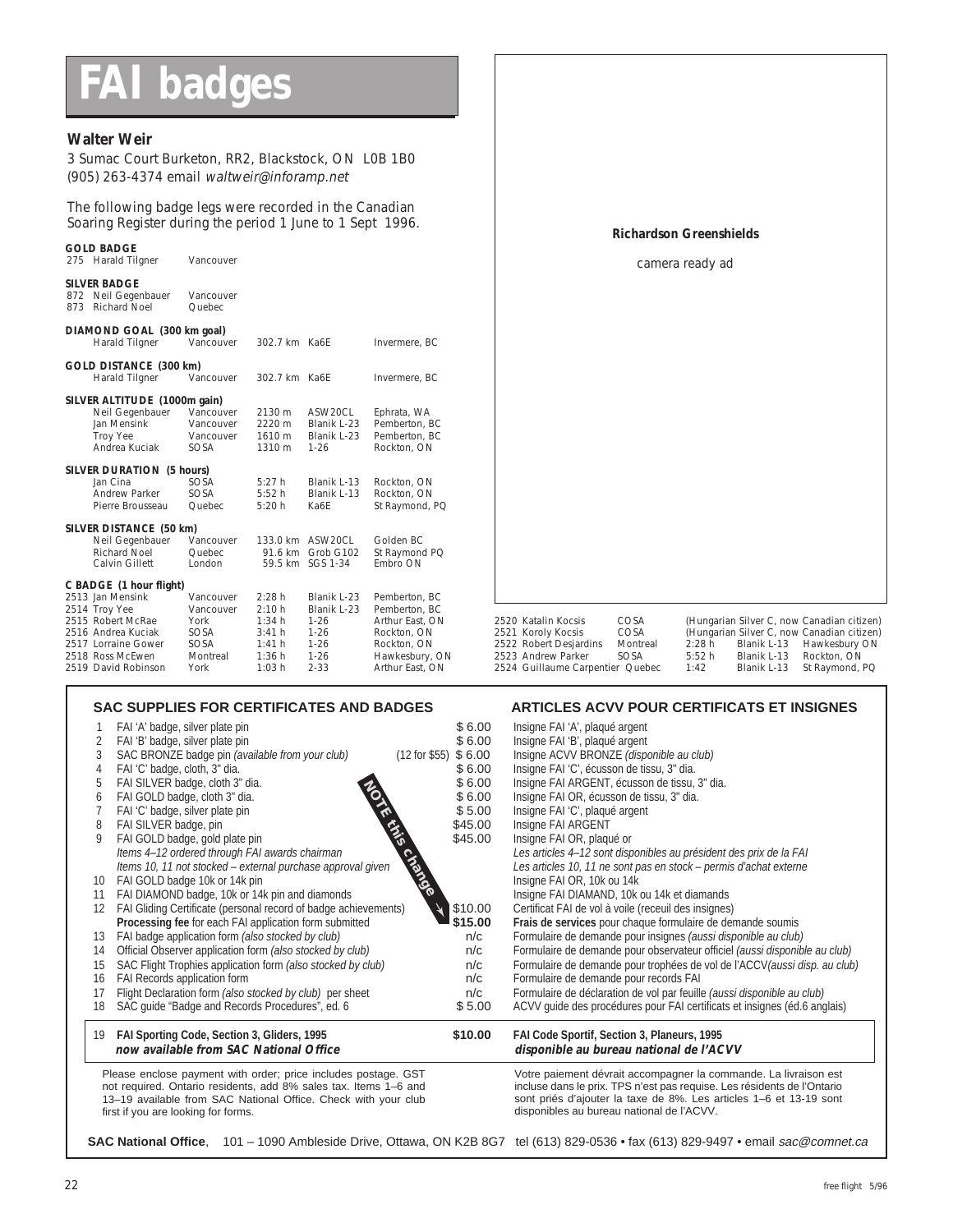## **Trading Trading Post Post**

Personal ads are a free service to SAC members (please give me the name of your club). \$10 per insertion for nonmembers. Send ad to editor, NOT the national office, Box 1916, Claresholm, AB T0L 0T0 tel/fax (403) 625-4563, free-flt@agt.net

Ad will run 3 times unless you renew. Please tell me if your item has been sold sooner. Maximum length is 6 lines, ads subject to some editing as necessary.

#### **single seat**

**Pioneer II**, C–GLUV, 35/1. Fun to fly, excellent shape, all rigging aids, nice enclosed trailer. **\$6000** obo. Ron McCullough (613) 547-7802.

**Tern**, standard instruments, TE vario/audio/speed ring, Radair 10s radio, chute, solar charger, encl trailer. \$4500. Ron Lien (306) 472-5597 (H), 648- 2214 (W)

**Tern**, homebuilt wood glider with enclosed alum trailer. Docile handling with good performance (30+ glide ratio). Radair 10s (updated frequen-cies), chute. \$4000 obo. Chris Gadsby, (403) 232- 4156 (W), (403) 283-2411 (H).

**Duster**, C–GHEU, 226h, excellent condition. Compass, 3-1/8" and 2-1/4" altimeters, ASI, Genave 100 radio, 2 mech varios, 10ah gelcell battery, Garmin 55 GPS with database, encl metal trailer. \$6500. Harold Weidemann, (403) 474-0139.

**HP–11**, CF-CMZ, a lovely ship to fly and great for cross–country. Standard class performer for half the price. Full panel incl Varicalc computer. Asking \$12,000. Mike Apps, (403) 436-9003 (H), (403) 435-7305 (W), mapps@nofc.forestry.ca

**RS-15**, C–FWSE, #43, 873h TT, basic instruments plus RICO vario/audio, encl metal trailer, O2 system with A-14 regulator. Contact Paul Yardy (705) 654-3205.

**Phoebus C**, C–GAZO, 1050h TT, good condition, oxygen, parachute, good enclosed trailer. \$18,500 (will consider offers). Clarence Iverson, Saskatoon Soaring Club, (306) 249-1420. e-mail ad401@sfn.saskatoon.sk.ca

**ASW-19B**, C–FBYK, excellent cond, always in trailer, std instruments with CVS-140 vario, Bohli compass, ATR720 radio, O2, chute, Komet trailer. \$30,000. Walter Ekiert (613) 874-2724.

**Jantar Std 1,** encl trailer, Edoaire radio, Cambridge MKIV computer, tinted canopy, never broken. \$29,800. Greg Dwyer (306) 586-5493.

**PIK20Bc**, C–GXWD, carbon fibre, 820h, very good condition, new paint, Ball 400 c/w netto & cruise, Edoaire 720 radio, chute, O2, gear warning. Call Lee at (403) 242-3056 or Denis at (403) 526-4560.

PIK20D, carbon spar, water, O2, cameras, chute, refurbished factory trailer, fresh annual. Successful Sports class record. \$37,500. Brian (604) 467-0020.

**Std Cirrus**, #22, about 1800 hours, excellent condition, O2, water ballast, final glide computer, parachute, ground handling kit, factory trailer. \$30,000 o.b.o. Stewart Baillie (613) 226-4595 or stewart.baillie@nrc.ca

**Ventus B 16.5**, #88, 790h TT, vg cond, Winter vario, Bohli vario, Cambridge vario with CNav40 computer, Bohli compass, Dittel ART720 radio, chute, O2, encl Straub alum trailer. Contact Roland Niklaus (514) 694-6785.

**Ventus B 16.5** CF-CYP, contest ready with Dittel radio, Zander flight computer/vario as well as a Cambridge and mechanical vario. Komet trailer and many extras including parachute and O2. US\$43,000. Hal Werneburg at (403) 686-6620, westechc@cadvision.com or Rick Zabrodski (403) 271-2654, zabrods@med.ucalgary.ca

**Ventus B** total package: Masak winglets, tinted canopy, M Nav computer, Schuemann CV vario, Becker radio, Bohli, 5-point harness, electronic flap indicator, Garmin moving map GPS, dual battery system, sheepskin cushions, fully sealed, chute, TP camera, O2 /mask/bailout bottle, Cobra trailer with solar vent & battery charger and one-man rigging system. Ground station with long range antenna, King handheld radio. Glider & trailer spares. Andrew Jackson (403) 435-4425.

**Nimbus 2B**, #156, C–GALA, 340h TT, very good cond, well instrumented, complete custom covers, encl trailer. \$US25,000 Dan Webber (602) 954- 6357 AZ.

**Nimbus–2**, C-GAJM, 860h. Excellent condition. This is a super performer which loves to be taken cross–country. Factory trailer, full panel including radio, 2 varios, Cambridge computer, Mylar seals, wing and fuselage covers. \$35,000. Regretfully, I can't fly anymore. Available immediately. Mike Apps, (403) 436-9003 (H), (403) 435-7305 (W), email mapps@nofc.forestry.ca

#### **miscellaneous**

**Scott O2** mask with hose for A14 system \$175.00 **Bohli compass** (type 46-mk-1) \$200.00 **Winter barograph** with accessories \$475.00 All in mint condition. Prices non-negotiable and incl shipping in Canada. Rick Zabrodski (403) 271-5123 (evenings), fax (403) 271-1311 or email zabrodsk@med.ucalgary.ca

**Tost hook for Cessna?** We want to install an E–85 Tost hook on a Cessna 150F. If anyone has done this, we would like to get the drawings or STC applicable to the mod. Thanks. Doug Tomlinson (306) 382-2267 or Tomlinson@cgooa.enet.dec.com

**Wanted** – **handheld radio**. Contact Darcy Lefsrud (403) 538-3147 (H), (403) 539-8481 (W).

**Pneumatic switches** for netto on/off etc. \$15. John Firth (613) 731-6997.

**CVS 50H Vario** Cambridge, 10 knot scale with speed ring & ext on/off dual range (1/2, 1) switch. A simple elec vario. Newly overhauled. \$190. CPT **50MN Vario** Cambridge, 10 knot scale, triple range (1/2, 1, 2), dual sensitivity, TE adjust. No flask req'd. \$390. Cambridge **AV 10 Audio** external audio (no tone on down), plugs into either vario above. \$65. Tony Burton (403) 625-4563.

**Canopy and frame** complete for Blanik L13, good condition. Marty Slater (403) 481-3866 eves.

**Chute**, Strong backpack, <3" thick, adjustable harness (ideal for multiuser/clubs), Capewell canopy releases, sheepskin lined, carrying bag. Max wt 225 lbs. New in 1990, now valued more than \$2000 + duty & taxes. Best offer more than \$1500 will include repack. You ship. Dave Kelly (613) 545-9739 dkelly@limestone.kosone.com

**Free ads on the Internet**, "Soaring Trader" is a web site for soaring buy & sell ads. Reach the world with your ad (photos can be attached to listing). Andrew Staniszewski http://www.agile-graphics.com/trader (416) 239-3441.

#### **two place**

**2–33.** MSC is replacing its 2–33s. C–FDWB, #85, about 4000h (available now), and C–FZIQ, #110, 3960h (available on delivery of 2nd Krosno). Both in good condition. Offers over US\$10,000 will be considered. Terry Beasley (613) 675-2664 ph&fax.

#### **Solaire Canada**

Ed Hollestelle (519) 461-1464 p & fx

**LX-20** The new FAI standard for standalone GPS data recorders \$1995 **LX-100** Basic audio vario with averager

\$495

**ATR720A** 760 chan VHF with mounting<br>tray and wiring harness \$1695 tray and wiring harness **SHM1010** Boom mike and wiring (as in-

stalled by most glider manufacturers \$150 **LX-4000E** S-RAM final glide computer or

connects to any GPS (with NMEA output) or connects to LX-20 data recorder \$2795

**LX-5000** The ultimate GPS/final glide computer system with moving map display and FAI data recorder \$5995

#### **Rocky Mountain Soaring Centre**

is closing due to medical reasons. Selling all equipment and accessories. Aircraft for sale: two Blaniks, Ka6E, LS4a, Pawnee 235, Citabria 7GCBC. For a detailed list call Uwe Kleinhempel at (604) 344-6665, fax (604) 344-7933.

#### **suppliers**

#### **REPAIRS & MAINTENANCE**

**Sunaero Aviation** Glider repairs in fibreglass, wood, & metal. Jerry Vesely, Box 1928, Claresholm, AB T0L 0T0 (403) 625-3155 (B), 625-2281 (Fax).

#### **INSTRUMENTS & OTHER STUFF**

**Instruments for sale** — best prices anywhere. Call for list and prices for vario, altimeter, airspeed, T&B, g-meter, compass, radio, etc. Lee (905) 840-2932 H, evenings only.

#### **magazines**

**SOARING** — the monthly journal of the Soaring Society of America. Subscriptions US\$43 second class. Credit cards accepted. Box E, Hobbs, NM 88241-7504. (505) 392-1177, fax (505) 392-8154. Email: 74521,116@CompuServe.com

**NEW ZEALAND GLIDING KIWI** — the bi–monthly journal of the New Zealand Gliding Association. Editor, John Roake. US\$32/year (seamail). Private<br>Bag, Tauranga, NZ. Email: *john@roake.gen.nz* 

**SAILPLANE & GLIDING** — the only authoritative British magazine devoted entirely to gliding. Bi-monthly. BGA, Kimberley House, Vaughan Way, Leicester, LE1 4SG, England. £16.50 per annum. fax 01 16 251-5939.

**AUSTRALIAN GLIDING** — monthly journal of the Gliding Federation of Australia. US\$34.80 surface mail, airmail extra. Payable on an Australian bank, int. money order, Bankcard, Visa, Mastercard. Box 1650, GPO, Adelaide, South Australia 5001. fax (08) 410-4711. Email: AGeditor@gfa.on.net